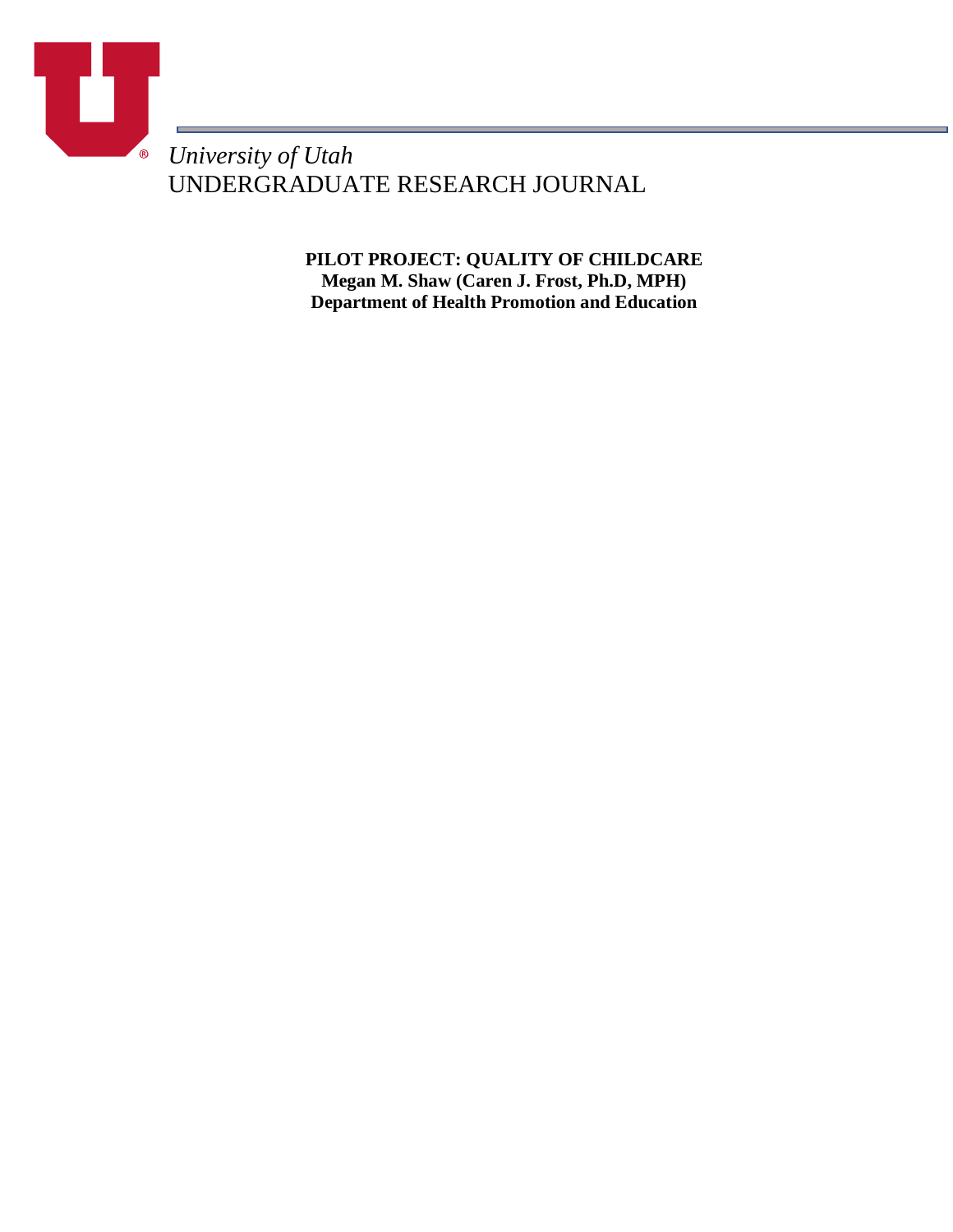## ABSTRACT

Employment has shown to be an important step in a refugee's successful integration into their host environment, providing both financial and social health benefits to the refugee. This pilot study evaluated the change in quality of child care provided by child care providers, all refugee women, after working with a trained coach. This project provided one-on-one coaching of child care skills and knowledge to five licensed child care providers in the Salt Lake City area. Areas of focus were the quality and content of the play area, nutrition, and selected Care About Childcare curriculum topics. Change in the quality of childcare was measured quantitatively through pre- and post-testing and a qualitative post-training interview with the provider.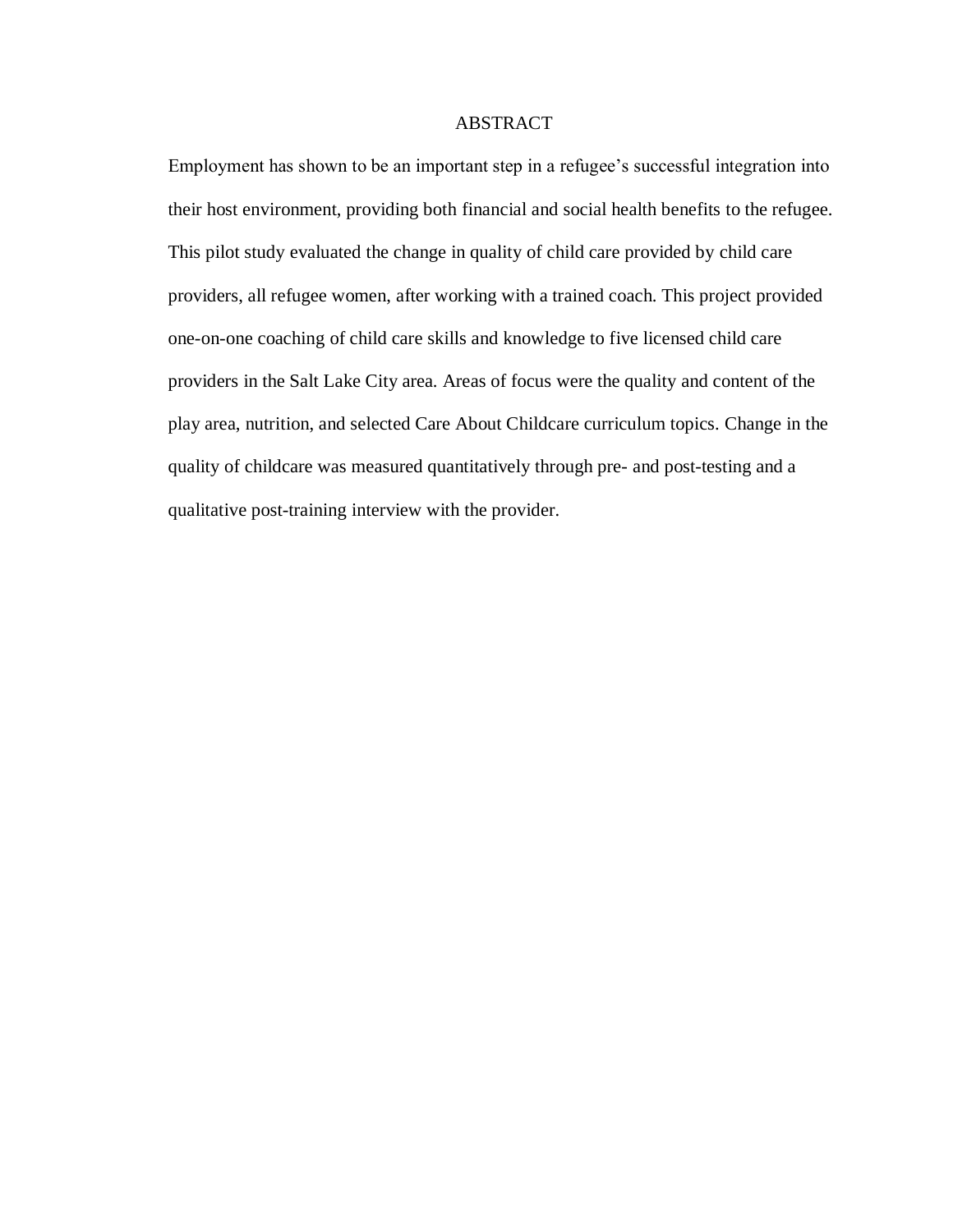# TABLE OF CONTENTS

| <b>ABSTRACT</b>          | <br>11 |
|--------------------------|--------|
| <b>LITERATURE REVIEW</b> |        |
| <b>METHODS</b>           | 5      |
| <b>RESULTS</b>           |        |
| <b>DISCUSSION</b>        | 13     |
| <b>REFERENCES</b>        | 18     |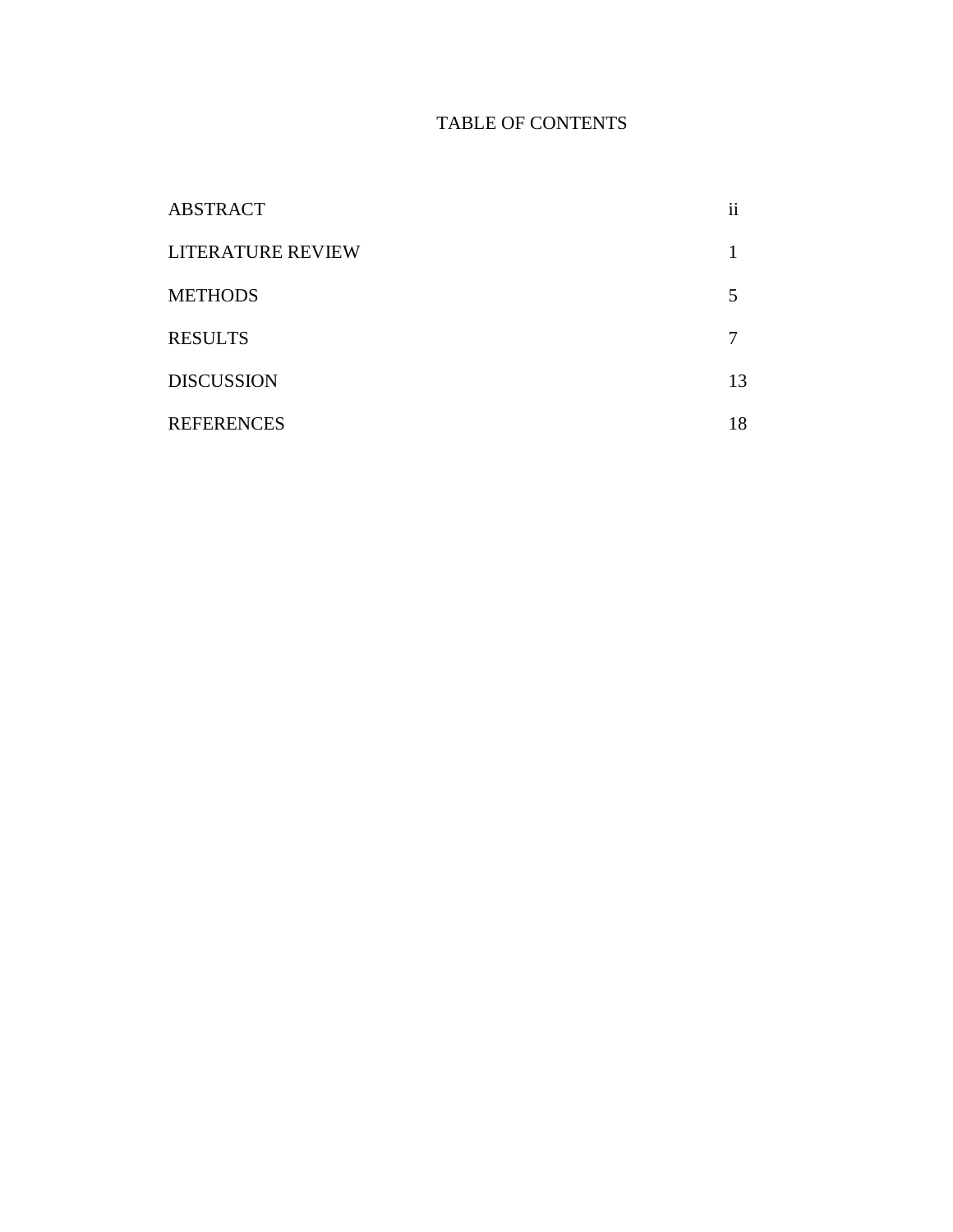#### LITERATURE REVIEW

Refugee resettlement is a challenging issue for both host countries and the refugees. Finding employment can give refugees and their families a sense of belonging and productivity in their new communities. Immigrants and refugees enter new countries with career concerns around being within larger systems, such as cultural customs and interacting with receiving communities (Yaushko, Backhaus, Watson, Ngaruiya & Gonzalez, 2008). New places have their own expectations, meanings and ways of society, and values that may differ from a refugee or immigrant's (Brush & Vasupuram, 2006). When having to learn a new way of society on top of a new career, Brush and Vasupuram say that a "myriad of social, cultural, economic and political processes" can be a challenge for caregivers of young children getting into the workforce (2006, 181-185). Housing security is a key issue for refugee youth, especially as they become young adults and enter into the workforce (Correa-Velez, Gifford, & Mcmichael, 2015). The more stable that a youth can be in their housing as a refugee, the more stable their future life is likely to be with housing, work, and starting families. A supportive and stable social environment has been identified as a protective factor for resilience in refugee youth, which is most easily found when family has roots in the community and steady income (Correa-Velez, Gifford, & Mcmichael, 2015).

To better prepare migrant caregivers for the workforce in English-speaking countries, language and accent modification is a good means to integrate migrant caregivers into their new host communities (Brush & Vasupuram, 2006). Beaman (2011) claims that employment opportunities are important for setting up a new home base for refugees and their families. Beaman (2011) states that an increased number of members in one's social network of experienced individuals can improve one's probability of employment and also increases one's hourly wage. If refugees can create a network for themselves, then that increases their chances of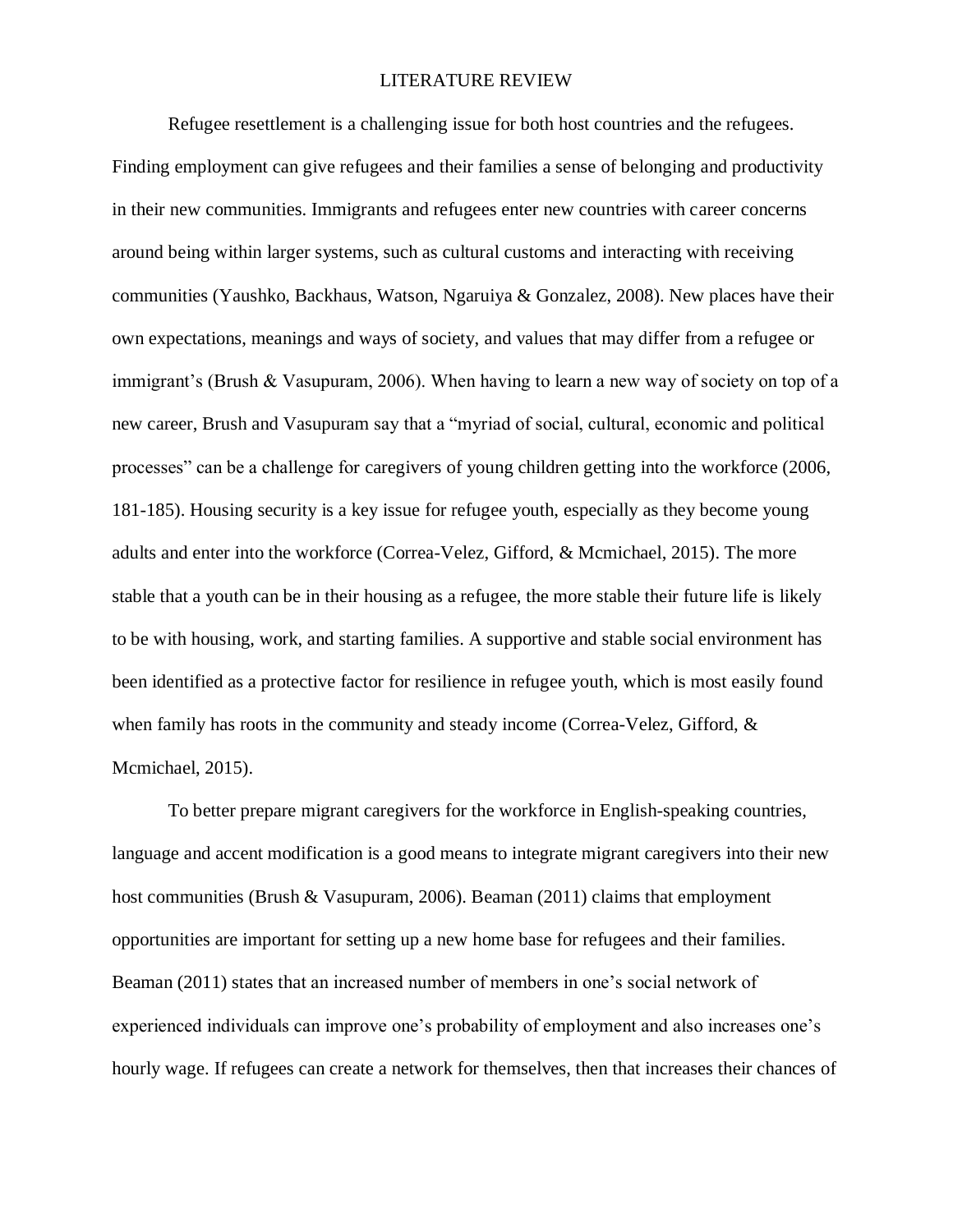getting hired – in this case as a childcare provider – plus, because of the references that they have from their network, a greater than minimum wage could be negotiated. English is not always a significant predictor of work-opportunity or quality of work though (Correa-Valez, Barnett, and Gifford, 2013). Additional predictors of employment for refugees include: "region of birth, length of time in [a particular country], seeking employment through job service providers and informal networks, and owning a car" according to Correa-Valez, Barnett &Gifford (2013, 321- 337). In addition to predictors of employment, employers of refugees note that the following traits desirable: trust, kinship, gender, social networks, and a language compatibility (Bloch  $\&$ Mckay, 2014).

The ability to speak the language of a host country does help refugees' abilities to obtain and hold jobs. Sometimes refugees come into a host country with certain previous credentials for a job from their home country, such as childcare. When this is the case, teaching English to refuges that are already early childhood educators can help the refuges become better at communicating with the children and families that they take care of, as well as make more of a name for their services in the community for future business and community integration (Massing & Shortreed, 2014). One issue that comes with teaching immigrants English, or even improving it, is that some might find that asking for help is a show of weakness (Yaushko, Backhaus, Watson, Ngaruiya & Gonzalez, 2008). Refugees might also perceive that asking for help outside of their family is inappropriate (Yaushko, Backhaus, Watson, Ngaruiya & Gonzalez, 2008). In these cases, it is important for coaches, social workers, or anyone working with the refugee or immigrant population to offer help and encouragement in seeking out available community resources. Community resources can help with balancing work life and educational needs, as well as discussing family policies with employers so the employed refugee's needs can be fulfilled (Yaushko, Backhaus, Watson, Ngaruiya & Gonzalez, 2008).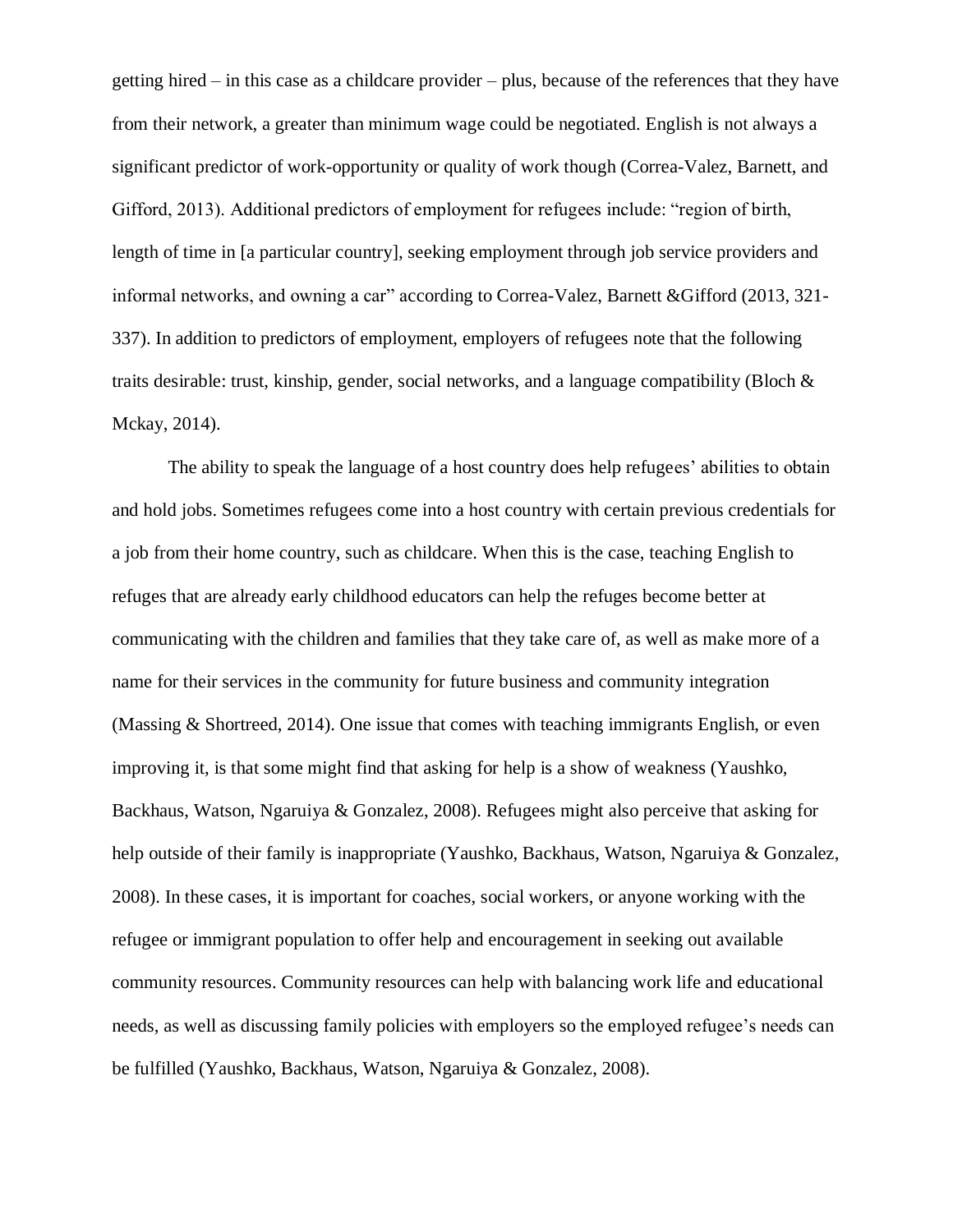Some common barriers that have been found to keep refugees from seeking out further education on job training are not knowing where to find courses or programs, financial constraints, time constraints, communication problems, and transportation constraints (Sethi, 2013). In addition to the barriers previously mentioned, not being able to find/afford childcare, lack of courses, classes being too full, not being able to navigate the internet, staff not having the knowledge or skills to help newcomers, and cultural climate are all issues that have the potential to keep refugees from finding or wanting to find training (Sethi, 2013). Sethi (2013) exemplifies how important it is to have job training access that is easily available to refugees, including some trainings that are used to overcome and/or avoid the previously mentioned barriers.

Childcare is important for the working parents in a community. Parents select childcare according to cost, location, and availability (Sandstrom & Chaudry, 2012). When there is a quality childcare service in the neighborhood that is provided by a refugee, then multiple families can benefit from the service. Parents strongly prefer childcare that enables their children "to learn and be in the presence of caring and trustworthy caregivers" (Sandstrom & Chaudry, 2012). When childcare services are provided for out of refugees' homes, it is important that the homes are well maintained and enable the best health for the children and provider's family. Health can be maintained by being in a warm environment that is both affordable and adequate (Thompson, Thomas, Sellstrom & Petticrew, 2013). When in an affordably well-managed childcare facility, improved health can improve social relationships and reduce absences from school or work (Thompson, Thomas, Sellstrom & Petticrew, 2013).

Although English training is beneficial for refugees, so is training for a specific job. Specific employment training, such as training for providing quality childcare, can help refugees cross barriers into social, economic, and political societies within the hosting regional and provincial societal levels (Sethi, 2013). Once refugees have found a childcare provider training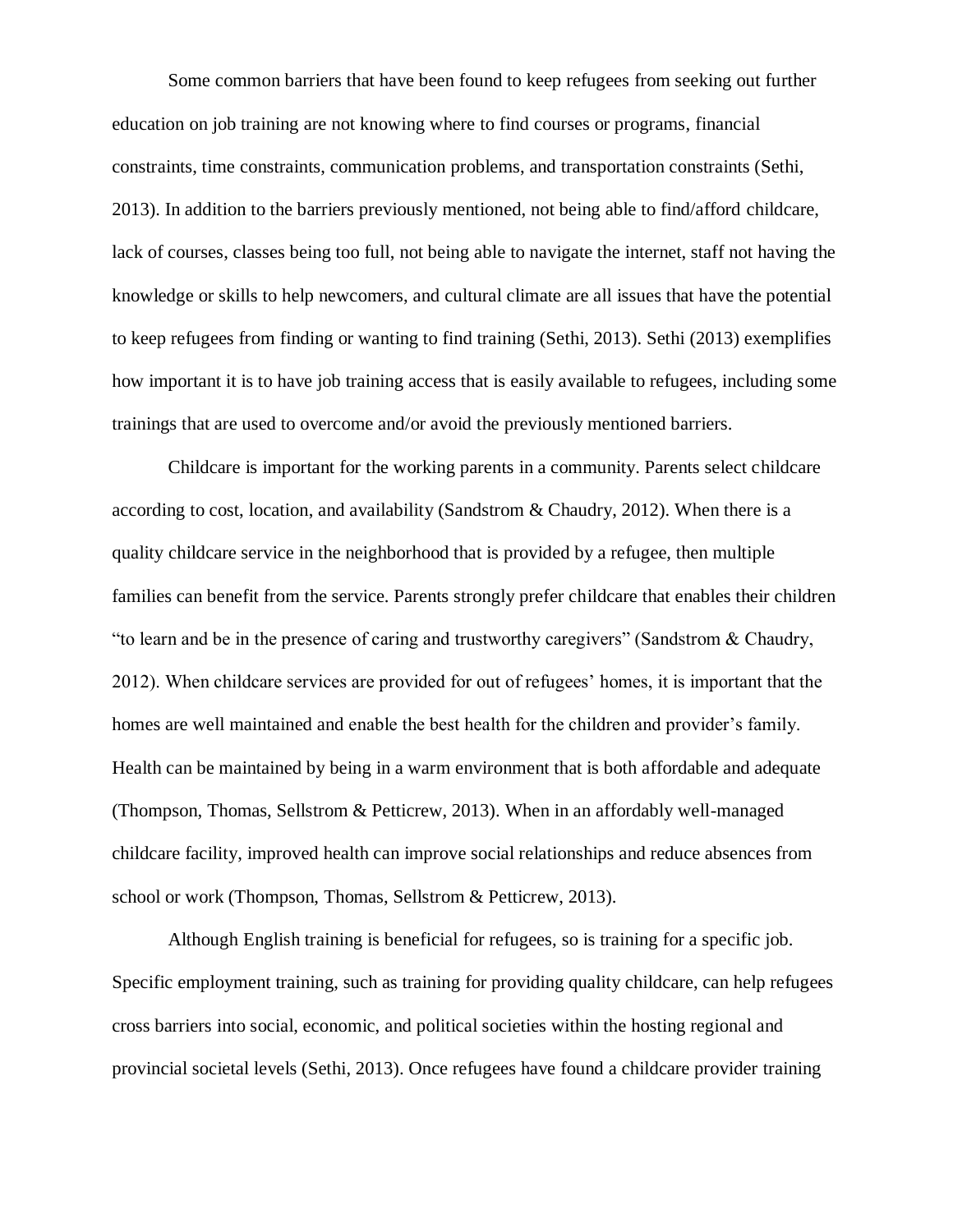that they are interested in, it is important for that program to ensure that they are setting the refugee providers up for success. Quality teaching can be coached through working with providers on goal setting and performance feedback on teaching style for maintained behavior change (Ivy & Schreck, 2008).

Despite research being done on how to help refugees gain quality employment in childcare, there is a lack of research on how refugee families can find and afford culturally appropriate childcare for their children. It is important for families to feel like they have a place in their community. It is also important for them to have a community of support and understanding with fellow refugees, especially when trusting a stranger to take care of their child while the parents are at work. More research, specifically in the United States, is needed on how to enable refugees to find communities and childcare facilities with which they feel comfortable.

#### **METHODS**

#### Study Design

This pilot study originated from the combined efforts of Salt Lake County's Office of Community Innovation, the University of Utah's Center for Research on Migration & Refugee Integration, and Care about Childcare's efforts to license refugees as quality childcare providers. Salt Lake County received a grant to train six licensed childcare providers on higher quality childcare efforts. A timeline for a seven-month project (November 2016 to May 2017) was drafted in order to complete the study. Due to slow participation, the study lasted through the end of 2017, with evaluation ending in the Spring of 2018. All study procedures were approved by the University of Utah Institutional Review Board and all participants provided informed, written consent.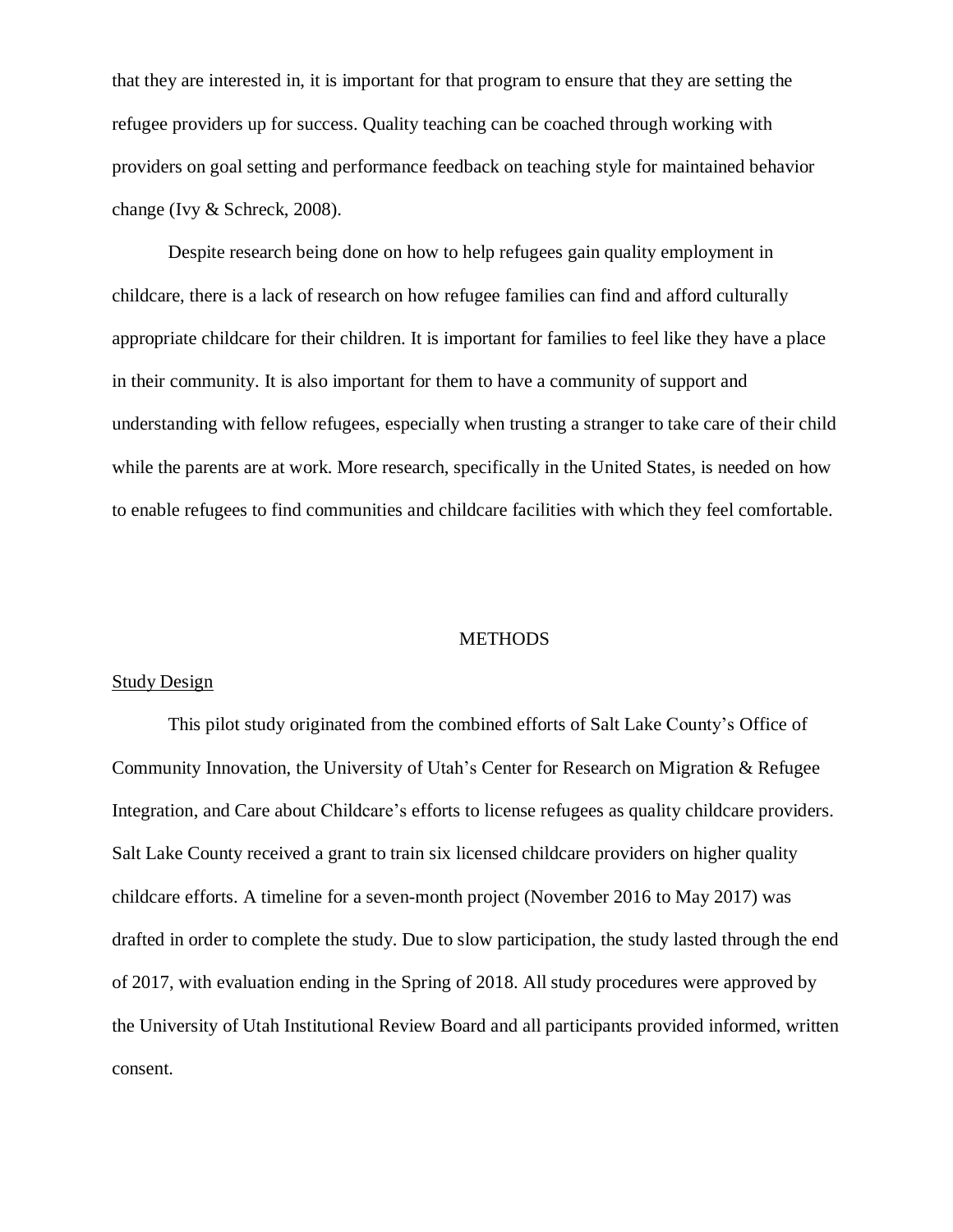This project used mixed methods to test effectiveness of the coaching with the providers. A pre- and post-test were developed from the Care about Childcare curriculum. Both knowledge and self-efficacy as a childcare provider were tested in the surveys. A post-interview was also developed. The individual interview asked about the participant's favorite parts of being a childcare provider, their experiences with the coach, and how the training helped them. The pretest was completed during the first training session. The post-test and interview were completed after the last training. The coach was on hand during the interviews in order to help with posttest questions and rephrasing interview questions, as well as to make the provider feel more comfortable.

The qualitative data were analyzed through open coding and looking for main themes in the providers' responses. The quantitative data from the surveys were evaluated using Microsoft Excel.

#### **Training**

Each childcare provider had the opportunity to have up to 10 training sessions with the coach. The training explored aspects in childcare that the provider noted they were interested in improving or the coach noticed needed improving. Aspects of training ranged from understanding the curriculum, painting the childcare space to improve the overall environment, and figuring out how to enroll with food stamps in order to feed the children well within a certain budget. The coach took detailed notes on each training session to determine how well the session went and the topics covered.

A meeting to introduce all six participants was scheduled for December 2016. This meeting informed all participants about the study, what would be entailed, and conduct the pretest. Two refugees attended the meeting. Consent and pretests were then completed at the first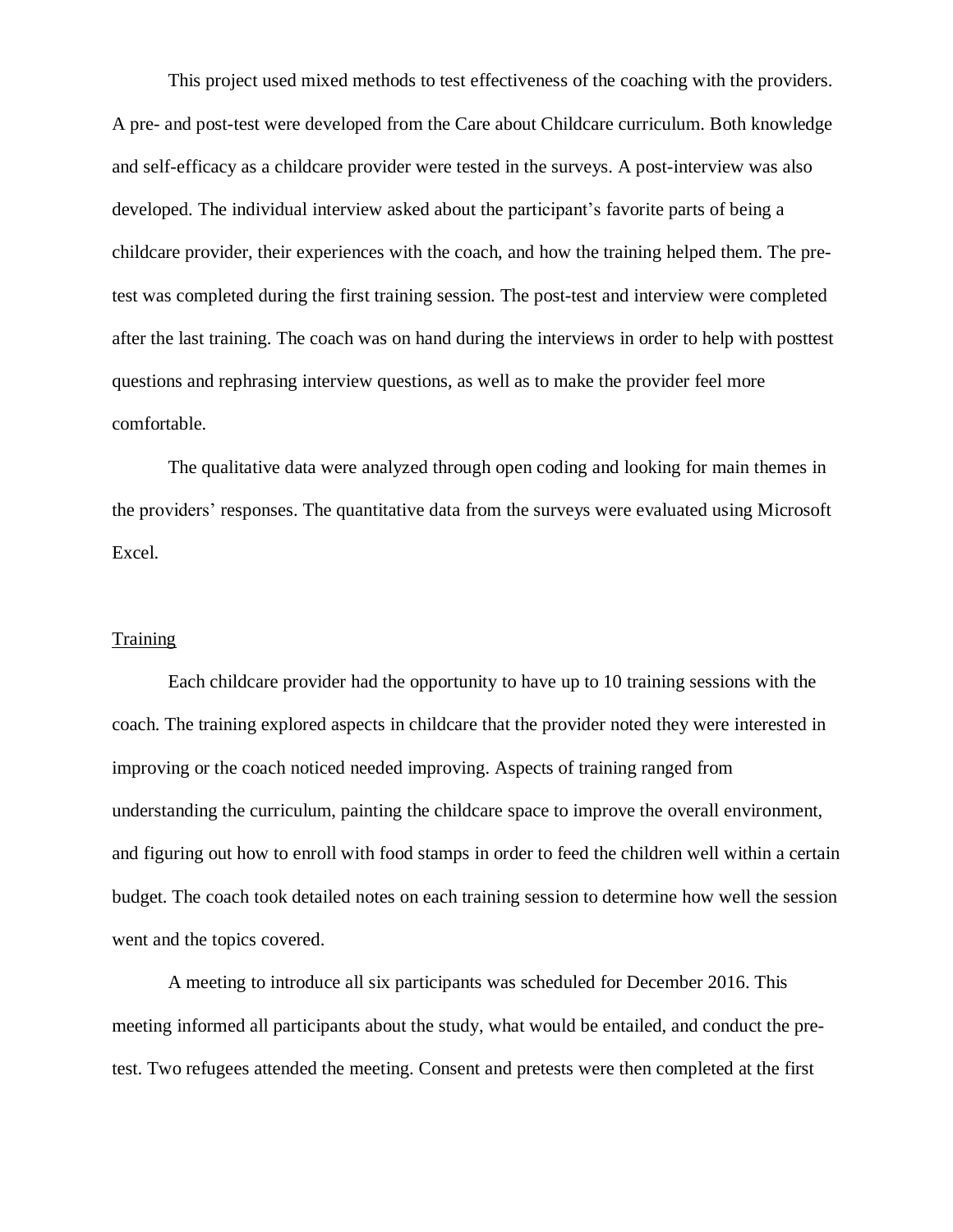training session with each refugee woman along with the coach. Five of the original six participants completed the informed consent and pretest.

## **Participants**

Six childcare providers were selected after an application process by Salt Lake County and Care about Childcare. Each refugee was selected due to their English-language ability and their commitment to providing high-quality childcare. The refugees were selected through Salt Lake County's Office of Community Innovation. Five of the intended six childcare providers entered and completed the training program.

#### **Table 1.1 Demographics**

| Gender | Age | <b>Country Born In</b> |
|--------|-----|------------------------|
| Female | 50  | Congo - Lubumbashi     |
| Female | 44  | South Sudan            |
| Female | 41  | Iraq - Baghdad         |
| Female | 35  | Congo                  |
| Female | 32  | Liberia                |

A coach was selected through Care about Childcare to work one-on-one with each provider. The coach was selected through Care about Childcare based on an email asking for interest in a four-month opportunity. The coach for this project was a National Association for Family Childcare Accredited childcare provider and had previous childcare training experience.

#### RESULTS

Of the six participants that were originally awarded the grant to participate in this pilot, five completed the pre-test. Of those five that completed the pre-test and some training, three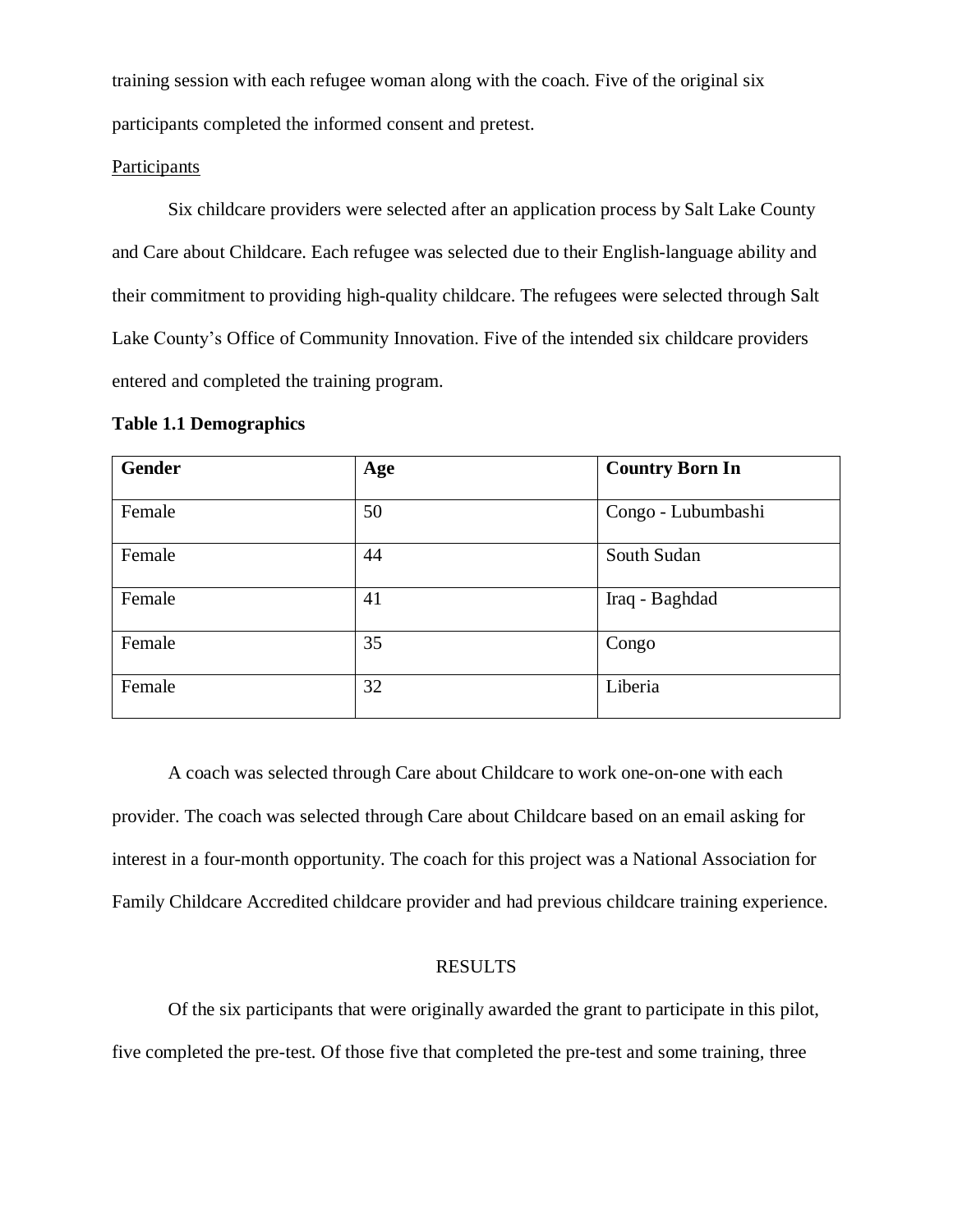participants completed the training, the posttest and post-interview. The two providers who did not complete the training dropped out and had to restart childcare practice license.

## Pre- and Posttest results

The pretest consisted of 47 questions. Section One consisted of questions 1 through 9 and asked about demographic data of the person completing the pre-test. This included their name, where they were from, how many people lived in the provider's home, and how many children they cared for. This section was not scored.

Section Two, questions 10 through 47, consisted of knowledge, attitude, and behavior questions. Question 10 was scaled  $1 - 4$ , 1 meaning the participant was not confident in their ability to manage a family childcare business and 4 meaning the participant was extremely confident. Questions 11 through 25 asked providers to mark their level of knowledge on various childcare topics. The scale for these questions started with 1 representing a self-reported very low level of knowledge and 5 representing a very high level of knowledge. Questions 26 through 37 were multiple choice questions based on the Care about Childcare curriculum. The questions were marked incorrect with a zero and correct with a one. Questions 38 through 47 asked the provider to self-report how well they implement curriculum guidelines on a scale from 1 – do not meet to 5 – exceed.

For the pretest, participants claimed they had the highest knowledge levels of childcare requirements, child nutrition, emergency preparedness, and equipment regulations on the pre-test as all had average scores of 4.33. Participants got an average of five out of 12 multiple choice answers correct. Most questions were close to being answered correctly, but were not counted as correct if not completely correct. The providers reported that they were most confident in their "ability to address all areas of development" on the pretest.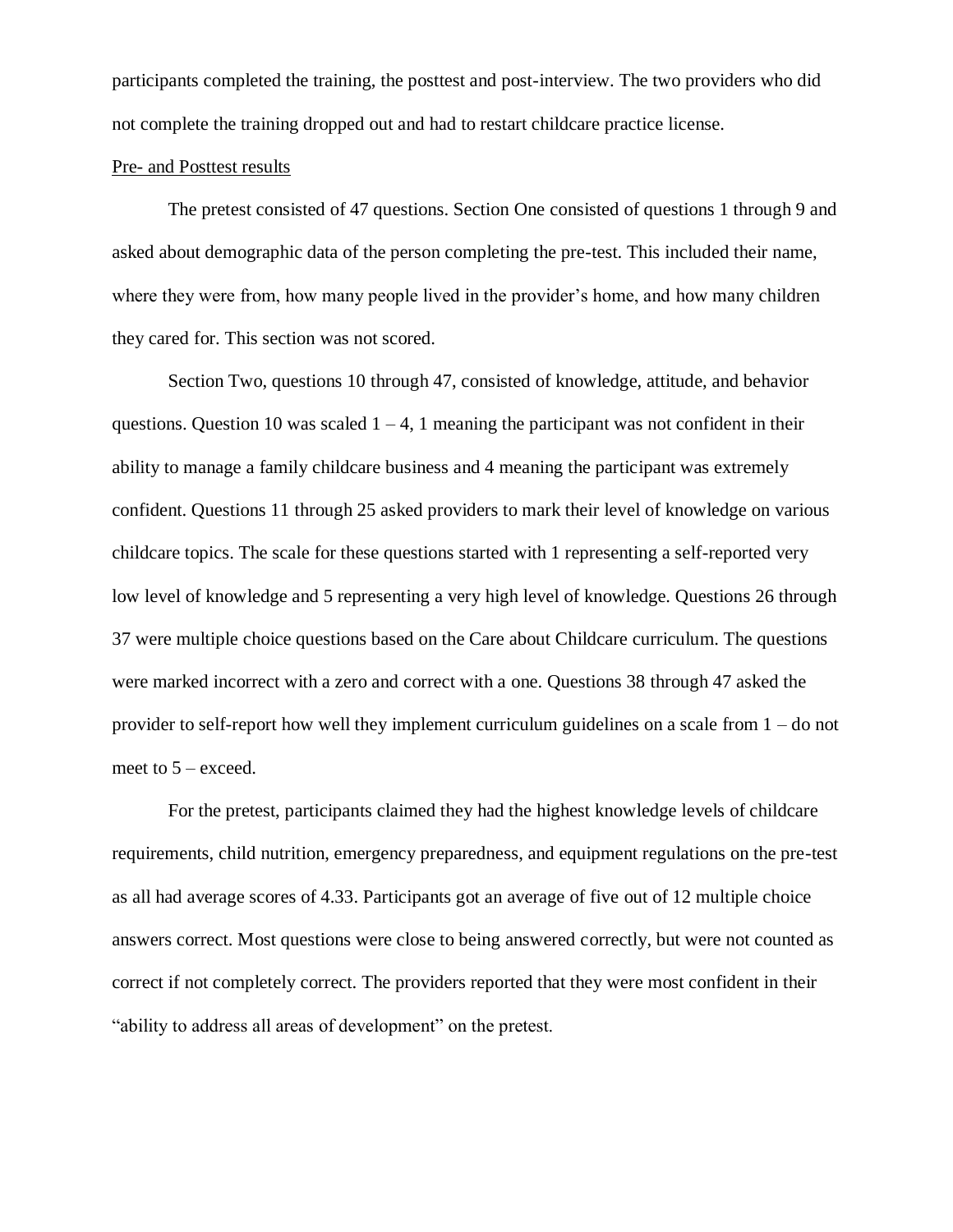The posttest results show that self-reported knowledge increased for all questions or stayed the same. This information most likely because the training that the providers received focused on quality childcare and the participants could ask the coach one-on-one about specific questions they had. The average amount of correct multiple choice answers on the posttest decreased to four out of 12. This change could be because of the time spent away from the curriculum and not focusing so much on rules but the provider's quality in administering care. Self-report scores on carrying out curriculum did not have a consistent increase or decrease between each question on the pre-and posttest. The questions that had the highest average on the posttest were "curriculum is based on what the industry knows works well" and "my children learn through focused and intentional learning." The questions that had the largest increase in scored between the pre-and posttest were the two just mentioned and "I make sure my goals are shared by all".

| Question                                     | <b>Average Pretest</b> | <b>Average Posttest</b> |
|----------------------------------------------|------------------------|-------------------------|
|                                              | Response $(n=5)$       | Response $(n=3)$        |
| 10. How confident are you in managing the    | 3.33                   | 3                       |
| business of being a family childcare         |                        |                         |
| provider?                                    |                        |                         |
| Mark your knowledge level for the following: |                        |                         |
| 11. Childcare certification requirements     | 4.33                   | 4.33                    |
| 12. Training update requirements             | 4.33                   | 4.33                    |
| 13. Child nutrition                          | 4.33                   | 4.67                    |
| 14. Appropriate discipline techniques        | 4                      | 4.67                    |
| 15. Infection/disease prevention & control   | 4                      | 4.67                    |
| 16. Diapering $&$ toileting hygiene          | 3.67                   | 4.33                    |
| 17. Emergency preparedness                   | 4.33                   | 4.33                    |
| 18. Child development & mental health        | 3.67                   | 4.67                    |
| 19. Safe indoor equipment                    | 4.33                   | 4.33                    |
| 20. Safe outdoor equipment                   | 4.33                   | 4.67                    |
| 21. Injury reporting requirements            | 4                      | 4.67                    |
| 22. Rules for transportation                 | 4                      | 4.5                     |
| 23. Rules for injury prevention              | 3.5                    | 4.33                    |

#### **Table 1.2 Test Results**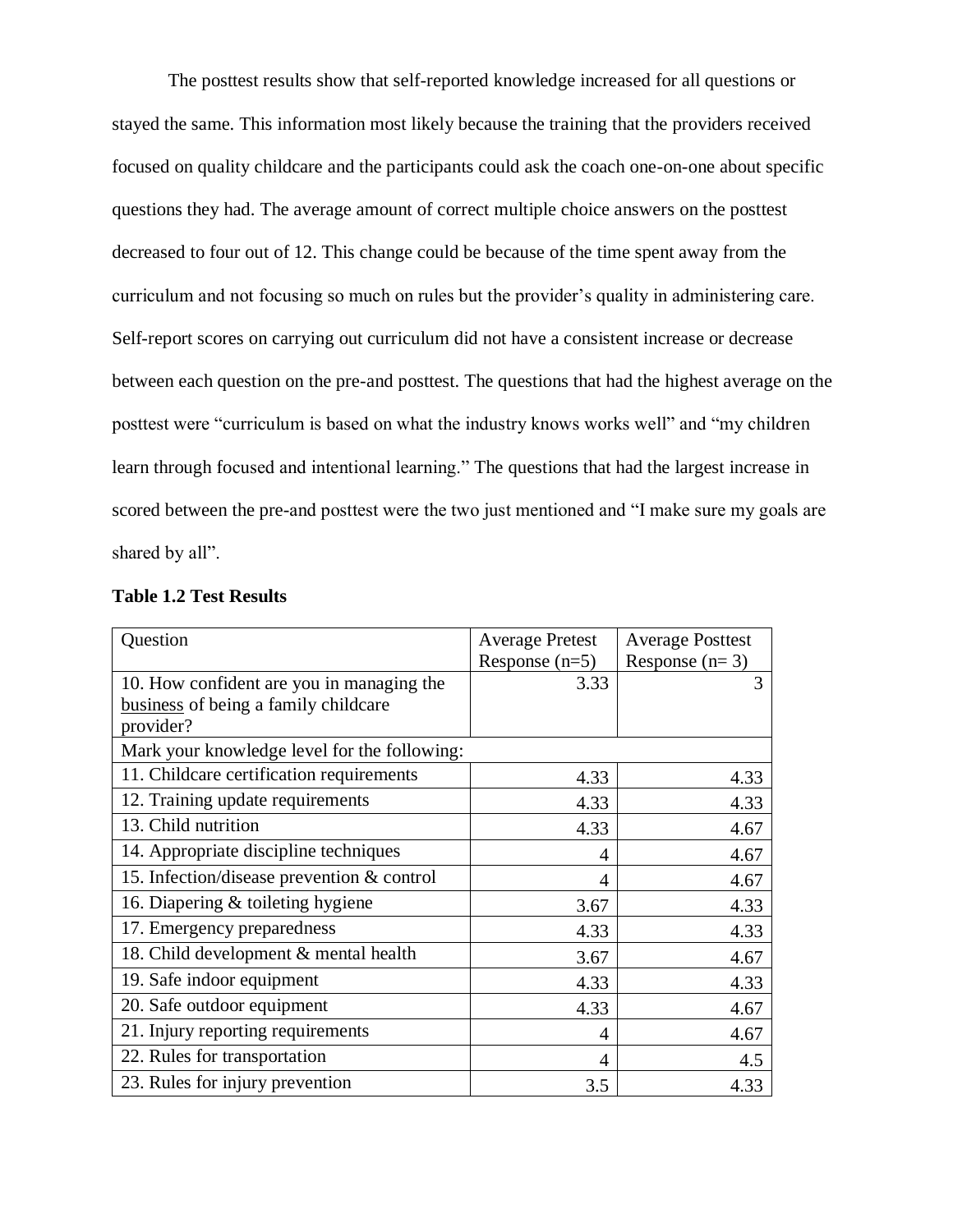| 24. Requirements for record keeping<br>$\overline{4}$<br>4.67<br>25. Immunization record requirements<br>4.67<br>$\overline{4}$<br>26. Choose the discipline methods that are/is<br>OK for you to use with children<br>$\overline{0}$<br>$\Omega$<br>27. Which places are OK for you to change a<br>child's diaper?<br>0<br>$\theta$<br>28. When should you and the children wash<br>hands?<br>$\overline{0}$<br>$\Omega$<br>29. How often should you check the diaper<br>of a child who is awake?<br>30. School age children should be allowed to<br>use the toilet in private.<br>1<br>1<br>31. You should post emergency phone<br>numbers:<br>$\overline{0}$<br>$\theta$<br>32. When a child gets sick, you should:<br>0<br>O<br>33. A good place to store medications/<br>poisons is in a cupboard (or on a shelf) that:<br>1<br>$\Omega$<br>34. Fences are used to keep children away<br>from water, streets with more than 2 lanes of<br>traffic, and equipment or machines that they<br>shouldn't touch. How high should a fence<br>$\overline{0}$<br>be?<br>0<br>35. One of these is not a correct safety rule<br>for outdoor play and equipment. Which is it?<br>36. What is the maximum number of<br>children - including your own children under<br>the age of 4 that you can be caring for in<br>your house at one time?<br>0<br>37. One of these is not a correct safety rule<br>for transporting children in a car. Which is<br>it?<br>$\overline{0}$<br>Please rate how well you carry out the following curriculum guidelines:<br>38. I keep the children in my care active and<br>engaged<br>4<br>4<br>39. I make my goals clear<br>3.67<br>4<br>40. I make sure my foals are shared by all<br>4.33<br>3.67<br>41. My curriculum is based on what the<br>industry knows works well<br>3.33<br>4.33<br>42. My children learn through focused and<br>intentional learning<br>3<br>4<br>43. My children also learn through<br>investigation of subjects<br>3.33<br>3.67<br>44. My lessons build on what I have<br>previously taught the children and their<br>3.67<br>experiences<br>3.67<br>45. I address all areas of development<br>3.67<br>4 |  |  |
|----------------------------------------------------------------------------------------------------------------------------------------------------------------------------------------------------------------------------------------------------------------------------------------------------------------------------------------------------------------------------------------------------------------------------------------------------------------------------------------------------------------------------------------------------------------------------------------------------------------------------------------------------------------------------------------------------------------------------------------------------------------------------------------------------------------------------------------------------------------------------------------------------------------------------------------------------------------------------------------------------------------------------------------------------------------------------------------------------------------------------------------------------------------------------------------------------------------------------------------------------------------------------------------------------------------------------------------------------------------------------------------------------------------------------------------------------------------------------------------------------------------------------------------------------------------------------------------------------------------------------------------------------------------------------------------------------------------------------------------------------------------------------------------------------------------------------------------------------------------------------------------------------------------------------------------------------------------------------------------------------------------------------------------------------------------------------------------------------------------------------------------------------------------|--|--|
|                                                                                                                                                                                                                                                                                                                                                                                                                                                                                                                                                                                                                                                                                                                                                                                                                                                                                                                                                                                                                                                                                                                                                                                                                                                                                                                                                                                                                                                                                                                                                                                                                                                                                                                                                                                                                                                                                                                                                                                                                                                                                                                                                                |  |  |
|                                                                                                                                                                                                                                                                                                                                                                                                                                                                                                                                                                                                                                                                                                                                                                                                                                                                                                                                                                                                                                                                                                                                                                                                                                                                                                                                                                                                                                                                                                                                                                                                                                                                                                                                                                                                                                                                                                                                                                                                                                                                                                                                                                |  |  |
|                                                                                                                                                                                                                                                                                                                                                                                                                                                                                                                                                                                                                                                                                                                                                                                                                                                                                                                                                                                                                                                                                                                                                                                                                                                                                                                                                                                                                                                                                                                                                                                                                                                                                                                                                                                                                                                                                                                                                                                                                                                                                                                                                                |  |  |
|                                                                                                                                                                                                                                                                                                                                                                                                                                                                                                                                                                                                                                                                                                                                                                                                                                                                                                                                                                                                                                                                                                                                                                                                                                                                                                                                                                                                                                                                                                                                                                                                                                                                                                                                                                                                                                                                                                                                                                                                                                                                                                                                                                |  |  |
|                                                                                                                                                                                                                                                                                                                                                                                                                                                                                                                                                                                                                                                                                                                                                                                                                                                                                                                                                                                                                                                                                                                                                                                                                                                                                                                                                                                                                                                                                                                                                                                                                                                                                                                                                                                                                                                                                                                                                                                                                                                                                                                                                                |  |  |
|                                                                                                                                                                                                                                                                                                                                                                                                                                                                                                                                                                                                                                                                                                                                                                                                                                                                                                                                                                                                                                                                                                                                                                                                                                                                                                                                                                                                                                                                                                                                                                                                                                                                                                                                                                                                                                                                                                                                                                                                                                                                                                                                                                |  |  |
|                                                                                                                                                                                                                                                                                                                                                                                                                                                                                                                                                                                                                                                                                                                                                                                                                                                                                                                                                                                                                                                                                                                                                                                                                                                                                                                                                                                                                                                                                                                                                                                                                                                                                                                                                                                                                                                                                                                                                                                                                                                                                                                                                                |  |  |
|                                                                                                                                                                                                                                                                                                                                                                                                                                                                                                                                                                                                                                                                                                                                                                                                                                                                                                                                                                                                                                                                                                                                                                                                                                                                                                                                                                                                                                                                                                                                                                                                                                                                                                                                                                                                                                                                                                                                                                                                                                                                                                                                                                |  |  |
|                                                                                                                                                                                                                                                                                                                                                                                                                                                                                                                                                                                                                                                                                                                                                                                                                                                                                                                                                                                                                                                                                                                                                                                                                                                                                                                                                                                                                                                                                                                                                                                                                                                                                                                                                                                                                                                                                                                                                                                                                                                                                                                                                                |  |  |
|                                                                                                                                                                                                                                                                                                                                                                                                                                                                                                                                                                                                                                                                                                                                                                                                                                                                                                                                                                                                                                                                                                                                                                                                                                                                                                                                                                                                                                                                                                                                                                                                                                                                                                                                                                                                                                                                                                                                                                                                                                                                                                                                                                |  |  |
|                                                                                                                                                                                                                                                                                                                                                                                                                                                                                                                                                                                                                                                                                                                                                                                                                                                                                                                                                                                                                                                                                                                                                                                                                                                                                                                                                                                                                                                                                                                                                                                                                                                                                                                                                                                                                                                                                                                                                                                                                                                                                                                                                                |  |  |
|                                                                                                                                                                                                                                                                                                                                                                                                                                                                                                                                                                                                                                                                                                                                                                                                                                                                                                                                                                                                                                                                                                                                                                                                                                                                                                                                                                                                                                                                                                                                                                                                                                                                                                                                                                                                                                                                                                                                                                                                                                                                                                                                                                |  |  |
|                                                                                                                                                                                                                                                                                                                                                                                                                                                                                                                                                                                                                                                                                                                                                                                                                                                                                                                                                                                                                                                                                                                                                                                                                                                                                                                                                                                                                                                                                                                                                                                                                                                                                                                                                                                                                                                                                                                                                                                                                                                                                                                                                                |  |  |
|                                                                                                                                                                                                                                                                                                                                                                                                                                                                                                                                                                                                                                                                                                                                                                                                                                                                                                                                                                                                                                                                                                                                                                                                                                                                                                                                                                                                                                                                                                                                                                                                                                                                                                                                                                                                                                                                                                                                                                                                                                                                                                                                                                |  |  |
|                                                                                                                                                                                                                                                                                                                                                                                                                                                                                                                                                                                                                                                                                                                                                                                                                                                                                                                                                                                                                                                                                                                                                                                                                                                                                                                                                                                                                                                                                                                                                                                                                                                                                                                                                                                                                                                                                                                                                                                                                                                                                                                                                                |  |  |
|                                                                                                                                                                                                                                                                                                                                                                                                                                                                                                                                                                                                                                                                                                                                                                                                                                                                                                                                                                                                                                                                                                                                                                                                                                                                                                                                                                                                                                                                                                                                                                                                                                                                                                                                                                                                                                                                                                                                                                                                                                                                                                                                                                |  |  |
|                                                                                                                                                                                                                                                                                                                                                                                                                                                                                                                                                                                                                                                                                                                                                                                                                                                                                                                                                                                                                                                                                                                                                                                                                                                                                                                                                                                                                                                                                                                                                                                                                                                                                                                                                                                                                                                                                                                                                                                                                                                                                                                                                                |  |  |
|                                                                                                                                                                                                                                                                                                                                                                                                                                                                                                                                                                                                                                                                                                                                                                                                                                                                                                                                                                                                                                                                                                                                                                                                                                                                                                                                                                                                                                                                                                                                                                                                                                                                                                                                                                                                                                                                                                                                                                                                                                                                                                                                                                |  |  |
|                                                                                                                                                                                                                                                                                                                                                                                                                                                                                                                                                                                                                                                                                                                                                                                                                                                                                                                                                                                                                                                                                                                                                                                                                                                                                                                                                                                                                                                                                                                                                                                                                                                                                                                                                                                                                                                                                                                                                                                                                                                                                                                                                                |  |  |
|                                                                                                                                                                                                                                                                                                                                                                                                                                                                                                                                                                                                                                                                                                                                                                                                                                                                                                                                                                                                                                                                                                                                                                                                                                                                                                                                                                                                                                                                                                                                                                                                                                                                                                                                                                                                                                                                                                                                                                                                                                                                                                                                                                |  |  |
|                                                                                                                                                                                                                                                                                                                                                                                                                                                                                                                                                                                                                                                                                                                                                                                                                                                                                                                                                                                                                                                                                                                                                                                                                                                                                                                                                                                                                                                                                                                                                                                                                                                                                                                                                                                                                                                                                                                                                                                                                                                                                                                                                                |  |  |
|                                                                                                                                                                                                                                                                                                                                                                                                                                                                                                                                                                                                                                                                                                                                                                                                                                                                                                                                                                                                                                                                                                                                                                                                                                                                                                                                                                                                                                                                                                                                                                                                                                                                                                                                                                                                                                                                                                                                                                                                                                                                                                                                                                |  |  |
|                                                                                                                                                                                                                                                                                                                                                                                                                                                                                                                                                                                                                                                                                                                                                                                                                                                                                                                                                                                                                                                                                                                                                                                                                                                                                                                                                                                                                                                                                                                                                                                                                                                                                                                                                                                                                                                                                                                                                                                                                                                                                                                                                                |  |  |
|                                                                                                                                                                                                                                                                                                                                                                                                                                                                                                                                                                                                                                                                                                                                                                                                                                                                                                                                                                                                                                                                                                                                                                                                                                                                                                                                                                                                                                                                                                                                                                                                                                                                                                                                                                                                                                                                                                                                                                                                                                                                                                                                                                |  |  |
|                                                                                                                                                                                                                                                                                                                                                                                                                                                                                                                                                                                                                                                                                                                                                                                                                                                                                                                                                                                                                                                                                                                                                                                                                                                                                                                                                                                                                                                                                                                                                                                                                                                                                                                                                                                                                                                                                                                                                                                                                                                                                                                                                                |  |  |
|                                                                                                                                                                                                                                                                                                                                                                                                                                                                                                                                                                                                                                                                                                                                                                                                                                                                                                                                                                                                                                                                                                                                                                                                                                                                                                                                                                                                                                                                                                                                                                                                                                                                                                                                                                                                                                                                                                                                                                                                                                                                                                                                                                |  |  |
|                                                                                                                                                                                                                                                                                                                                                                                                                                                                                                                                                                                                                                                                                                                                                                                                                                                                                                                                                                                                                                                                                                                                                                                                                                                                                                                                                                                                                                                                                                                                                                                                                                                                                                                                                                                                                                                                                                                                                                                                                                                                                                                                                                |  |  |
|                                                                                                                                                                                                                                                                                                                                                                                                                                                                                                                                                                                                                                                                                                                                                                                                                                                                                                                                                                                                                                                                                                                                                                                                                                                                                                                                                                                                                                                                                                                                                                                                                                                                                                                                                                                                                                                                                                                                                                                                                                                                                                                                                                |  |  |
|                                                                                                                                                                                                                                                                                                                                                                                                                                                                                                                                                                                                                                                                                                                                                                                                                                                                                                                                                                                                                                                                                                                                                                                                                                                                                                                                                                                                                                                                                                                                                                                                                                                                                                                                                                                                                                                                                                                                                                                                                                                                                                                                                                |  |  |
|                                                                                                                                                                                                                                                                                                                                                                                                                                                                                                                                                                                                                                                                                                                                                                                                                                                                                                                                                                                                                                                                                                                                                                                                                                                                                                                                                                                                                                                                                                                                                                                                                                                                                                                                                                                                                                                                                                                                                                                                                                                                                                                                                                |  |  |
|                                                                                                                                                                                                                                                                                                                                                                                                                                                                                                                                                                                                                                                                                                                                                                                                                                                                                                                                                                                                                                                                                                                                                                                                                                                                                                                                                                                                                                                                                                                                                                                                                                                                                                                                                                                                                                                                                                                                                                                                                                                                                                                                                                |  |  |
|                                                                                                                                                                                                                                                                                                                                                                                                                                                                                                                                                                                                                                                                                                                                                                                                                                                                                                                                                                                                                                                                                                                                                                                                                                                                                                                                                                                                                                                                                                                                                                                                                                                                                                                                                                                                                                                                                                                                                                                                                                                                                                                                                                |  |  |
|                                                                                                                                                                                                                                                                                                                                                                                                                                                                                                                                                                                                                                                                                                                                                                                                                                                                                                                                                                                                                                                                                                                                                                                                                                                                                                                                                                                                                                                                                                                                                                                                                                                                                                                                                                                                                                                                                                                                                                                                                                                                                                                                                                |  |  |
|                                                                                                                                                                                                                                                                                                                                                                                                                                                                                                                                                                                                                                                                                                                                                                                                                                                                                                                                                                                                                                                                                                                                                                                                                                                                                                                                                                                                                                                                                                                                                                                                                                                                                                                                                                                                                                                                                                                                                                                                                                                                                                                                                                |  |  |
|                                                                                                                                                                                                                                                                                                                                                                                                                                                                                                                                                                                                                                                                                                                                                                                                                                                                                                                                                                                                                                                                                                                                                                                                                                                                                                                                                                                                                                                                                                                                                                                                                                                                                                                                                                                                                                                                                                                                                                                                                                                                                                                                                                |  |  |
|                                                                                                                                                                                                                                                                                                                                                                                                                                                                                                                                                                                                                                                                                                                                                                                                                                                                                                                                                                                                                                                                                                                                                                                                                                                                                                                                                                                                                                                                                                                                                                                                                                                                                                                                                                                                                                                                                                                                                                                                                                                                                                                                                                |  |  |
|                                                                                                                                                                                                                                                                                                                                                                                                                                                                                                                                                                                                                                                                                                                                                                                                                                                                                                                                                                                                                                                                                                                                                                                                                                                                                                                                                                                                                                                                                                                                                                                                                                                                                                                                                                                                                                                                                                                                                                                                                                                                                                                                                                |  |  |
|                                                                                                                                                                                                                                                                                                                                                                                                                                                                                                                                                                                                                                                                                                                                                                                                                                                                                                                                                                                                                                                                                                                                                                                                                                                                                                                                                                                                                                                                                                                                                                                                                                                                                                                                                                                                                                                                                                                                                                                                                                                                                                                                                                |  |  |
|                                                                                                                                                                                                                                                                                                                                                                                                                                                                                                                                                                                                                                                                                                                                                                                                                                                                                                                                                                                                                                                                                                                                                                                                                                                                                                                                                                                                                                                                                                                                                                                                                                                                                                                                                                                                                                                                                                                                                                                                                                                                                                                                                                |  |  |
|                                                                                                                                                                                                                                                                                                                                                                                                                                                                                                                                                                                                                                                                                                                                                                                                                                                                                                                                                                                                                                                                                                                                                                                                                                                                                                                                                                                                                                                                                                                                                                                                                                                                                                                                                                                                                                                                                                                                                                                                                                                                                                                                                                |  |  |
|                                                                                                                                                                                                                                                                                                                                                                                                                                                                                                                                                                                                                                                                                                                                                                                                                                                                                                                                                                                                                                                                                                                                                                                                                                                                                                                                                                                                                                                                                                                                                                                                                                                                                                                                                                                                                                                                                                                                                                                                                                                                                                                                                                |  |  |
|                                                                                                                                                                                                                                                                                                                                                                                                                                                                                                                                                                                                                                                                                                                                                                                                                                                                                                                                                                                                                                                                                                                                                                                                                                                                                                                                                                                                                                                                                                                                                                                                                                                                                                                                                                                                                                                                                                                                                                                                                                                                                                                                                                |  |  |
|                                                                                                                                                                                                                                                                                                                                                                                                                                                                                                                                                                                                                                                                                                                                                                                                                                                                                                                                                                                                                                                                                                                                                                                                                                                                                                                                                                                                                                                                                                                                                                                                                                                                                                                                                                                                                                                                                                                                                                                                                                                                                                                                                                |  |  |
|                                                                                                                                                                                                                                                                                                                                                                                                                                                                                                                                                                                                                                                                                                                                                                                                                                                                                                                                                                                                                                                                                                                                                                                                                                                                                                                                                                                                                                                                                                                                                                                                                                                                                                                                                                                                                                                                                                                                                                                                                                                                                                                                                                |  |  |
|                                                                                                                                                                                                                                                                                                                                                                                                                                                                                                                                                                                                                                                                                                                                                                                                                                                                                                                                                                                                                                                                                                                                                                                                                                                                                                                                                                                                                                                                                                                                                                                                                                                                                                                                                                                                                                                                                                                                                                                                                                                                                                                                                                |  |  |
|                                                                                                                                                                                                                                                                                                                                                                                                                                                                                                                                                                                                                                                                                                                                                                                                                                                                                                                                                                                                                                                                                                                                                                                                                                                                                                                                                                                                                                                                                                                                                                                                                                                                                                                                                                                                                                                                                                                                                                                                                                                                                                                                                                |  |  |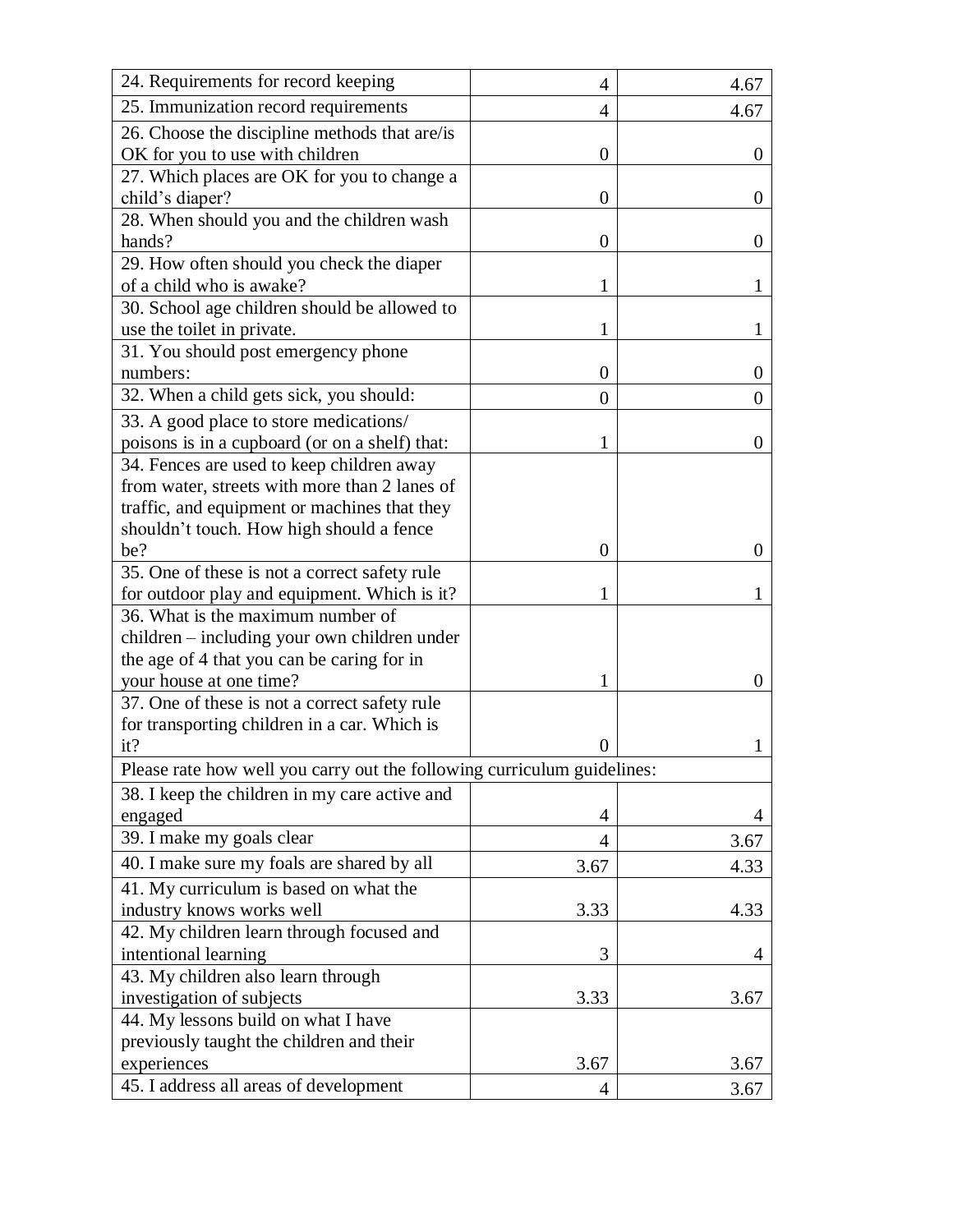| 46. My subject-matter is validated by the  |      |      |
|--------------------------------------------|------|------|
| organization I was taught by               | 3.67 | 3.67 |
| 47. My curriculum is likely to benefit the |      |      |
| children.                                  | 3.67 | 3.67 |

Between the pretest and posttest each childcare provider had 10 training sessions that were offered to help her increase her knowledge on whatever topic she and the coach thought was best. The pretest and posttest included the same questions. The posttest included questions on the training and asked the provider how helpful she thought it was. There were 10 Likert-type scale questions asking the provider to rate their agreement with statements. There were also three "check all that apply" questions on value of the training. See Table 1.2 for responses. They were scaled from  $1 -$  strongly disagree to  $5 -$  strongly agree.

| <b>Question</b>                           | <b>Average response</b> |
|-------------------------------------------|-------------------------|
| 48. The childcare coaching prepared       | 4.67                    |
| me to be a certified home childcare       |                         |
| provider                                  |                         |
| 49. The objectives of the coaching        | 4.67                    |
| program were clear to me when I           |                         |
| started                                   |                         |
| 50. The information I learned will        | 4.67                    |
| help me be a better childcare provider    |                         |
| 51. I learned new, specific skills that I | 4.67                    |
| can implement as a home childcare         |                         |
| provider                                  |                         |
| 52. I learned a new approach to           | 4.33                    |
| childcare                                 |                         |
| 53. The trainings I attended gave me      | 4.33                    |
| useful information for making             |                         |
| decisions about being a home              |                         |
| childcare provider                        |                         |
| 54. Overall, this coaching was helpful    | 4.67                    |
| to me                                     |                         |
| 55. I am confident about being a good     | 4.67                    |
| home childcare provider                   |                         |
| 56. I am able to manage my home           | 4.33                    |
| childcare business                        |                         |
| 57. Length of the training was            | 4.67                    |
| adequate                                  |                         |

**Table 1.3 Training Evaluation (n=3)**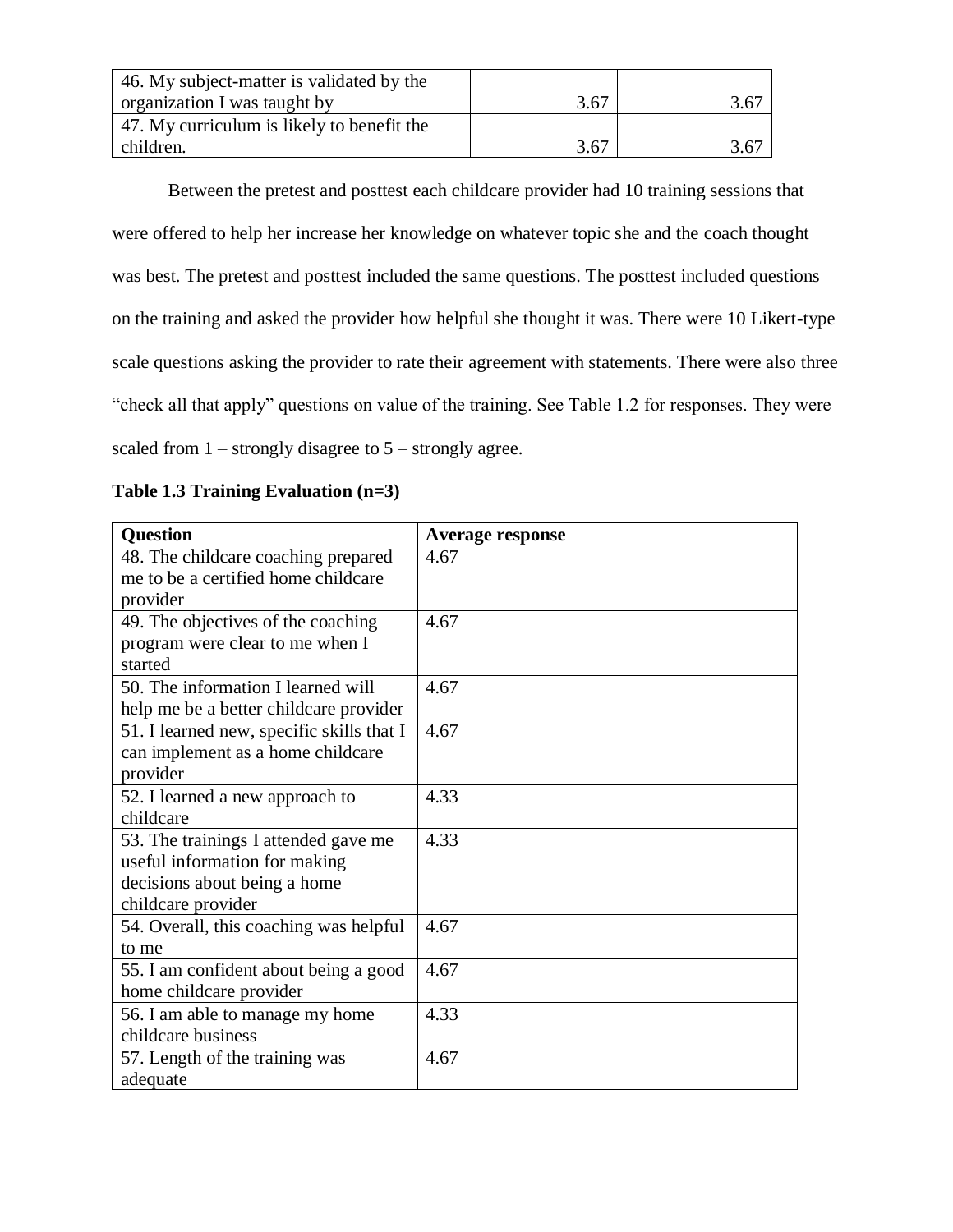| 58. By participating in the coaching, I<br>see the value to me in the following<br>ways: | I gained one<br>or more<br>specific<br>ideas that I<br>can<br>implement in<br>my area of<br>practice | I learned a new<br>approach about<br>childcare                                                         | It may help<br>me do a<br>better job                                      |
|------------------------------------------------------------------------------------------|------------------------------------------------------------------------------------------------------|--------------------------------------------------------------------------------------------------------|---------------------------------------------------------------------------|
| 59. By participating in the coaching, I<br>believe:                                      | I was able to<br>update my<br>skills                                                                 | I have better<br>knowledge on<br>which to base<br>my<br>decisions/actions<br>in my practice<br>setting | I am<br>reconsidering<br>my views<br>towards the<br>topic(s)<br>presented |
| 60. Overall this training was helpful<br>to me                                           | Strongly agree                                                                                       |                                                                                                        |                                                                           |

## Interview Results

Key themes arose from each of the three interviews and were pulled from the responses.

Overall, each provider had a great time with the coach and wished they could do more training

with her.

**Table 1.4 Quotes from Interviews (n=3)**

| <b>Interview Question</b>                   | <b>Exemplary Quote</b>                                                                               |
|---------------------------------------------|------------------------------------------------------------------------------------------------------|
| Tell me about being a childcare<br>provider | "It's not easy because I'm not from here, so all of<br>the rules and the language is hard to learn." |
|                                             | "I know how to take care of kids"                                                                    |
|                                             | "I like it, it's more responsibility and a new                                                       |
|                                             | experience"                                                                                          |
| Describe the process of training            | "It was lovely. I formed a deep connection with                                                      |
|                                             | [the coach] and feel blessed."                                                                       |
|                                             | "Saw things a lot clearer and gained a new                                                           |
|                                             | friend!"                                                                                             |
| How well is being a childcare               | "I really like it!"                                                                                  |
| provider going for you?                     |                                                                                                      |
| Who are the children?                       | "neighborhood families"                                                                              |
|                                             | "From website, neighbors, some on call"                                                              |
|                                             | "DWS"                                                                                                |
| Most rewarding part?                        | "I have a natural connection with kids."                                                             |
|                                             | "Kids are fun."                                                                                      |
|                                             | "Being at home is great for me and my family."                                                       |
| Least rewarding part?                       | "None, I work for the kids."                                                                         |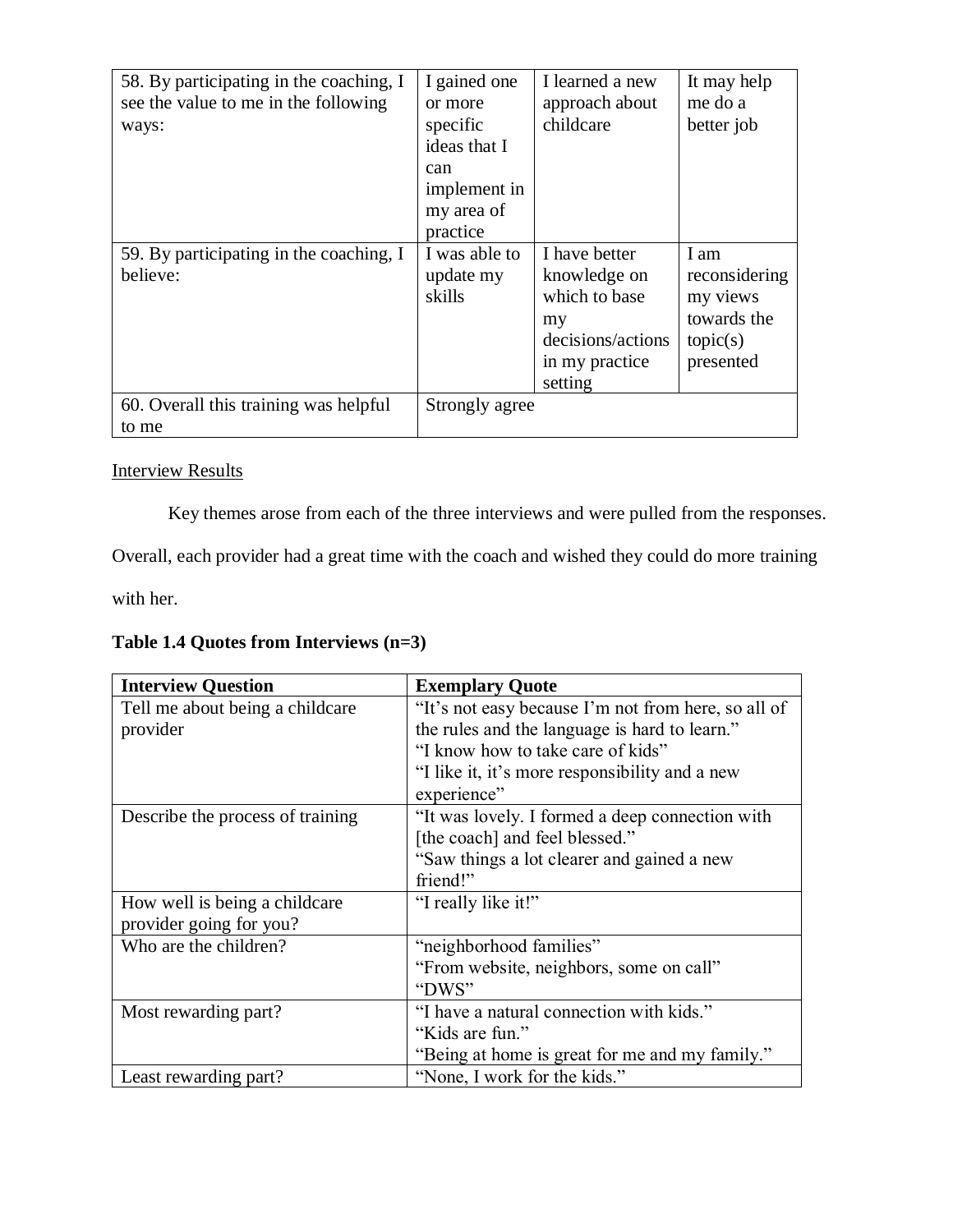|                                      | "When babies cry a lot, and have to make sure all    |
|--------------------------------------|------------------------------------------------------|
|                                      | of the other kids are being taken care of, I have to |
|                                      | put the clingy baby on my back to multitask."        |
| Describe your experience working     | "She was very smart and supportive."                 |
| with the coach?                      |                                                      |
| How well did the coach work with     | "She opened my eyes."                                |
| you?                                 |                                                      |
| What did you learn?                  | "How to make the [daycare] space more open and       |
|                                      | better."                                             |
|                                      | "How to enroll in food stamps."                      |
| What information did you expect?     | "Updated information and policies."                  |
|                                      | "Food program and making sure the area is            |
|                                      | clean."                                              |
| Additional curriculum clearly        | "Worked more on specific areas of interest and       |
| presented, what parts were useful to | incorporate them in the space, did not specifically  |
| you??                                | do curriculum."                                      |
|                                      | "Learning about circle time, block play and          |
|                                      | sensory learning."                                   |
| What would you like more training    | "More English and I always want to keep              |
| about?                               | learning."                                           |
|                                      | "More about America and the culture. Also, the       |
|                                      | changing rules."                                     |
|                                      | "Transportation – such as how feasible it is to do   |
|                                      | and who could do it if I don't."                     |
| Anything you'd like to share about   | "I learned how to make Play-Doh!"                    |
| working with the coach?              | "I went to [the coach's] daycare to see the full-on  |
|                                      | action, it was very helpful to see her organization, |
|                                      | use of space, number of kids, and license            |
|                                      | differences."                                        |
|                                      | "It was good to receive an answer and an example     |
|                                      | to questions I asked of the coach."                  |

## DISCUSSION

The qualitative data and evaluations of the training sessions support that the training was effective and a good experience for the providers. The quantitative data in confidence and ability to implement curriculum guidelines increased from the pre- to posttest. However, the quantitative multiple choice results decreased, suggesting a possible decrease in curriculum knowledge.

**Quantitative**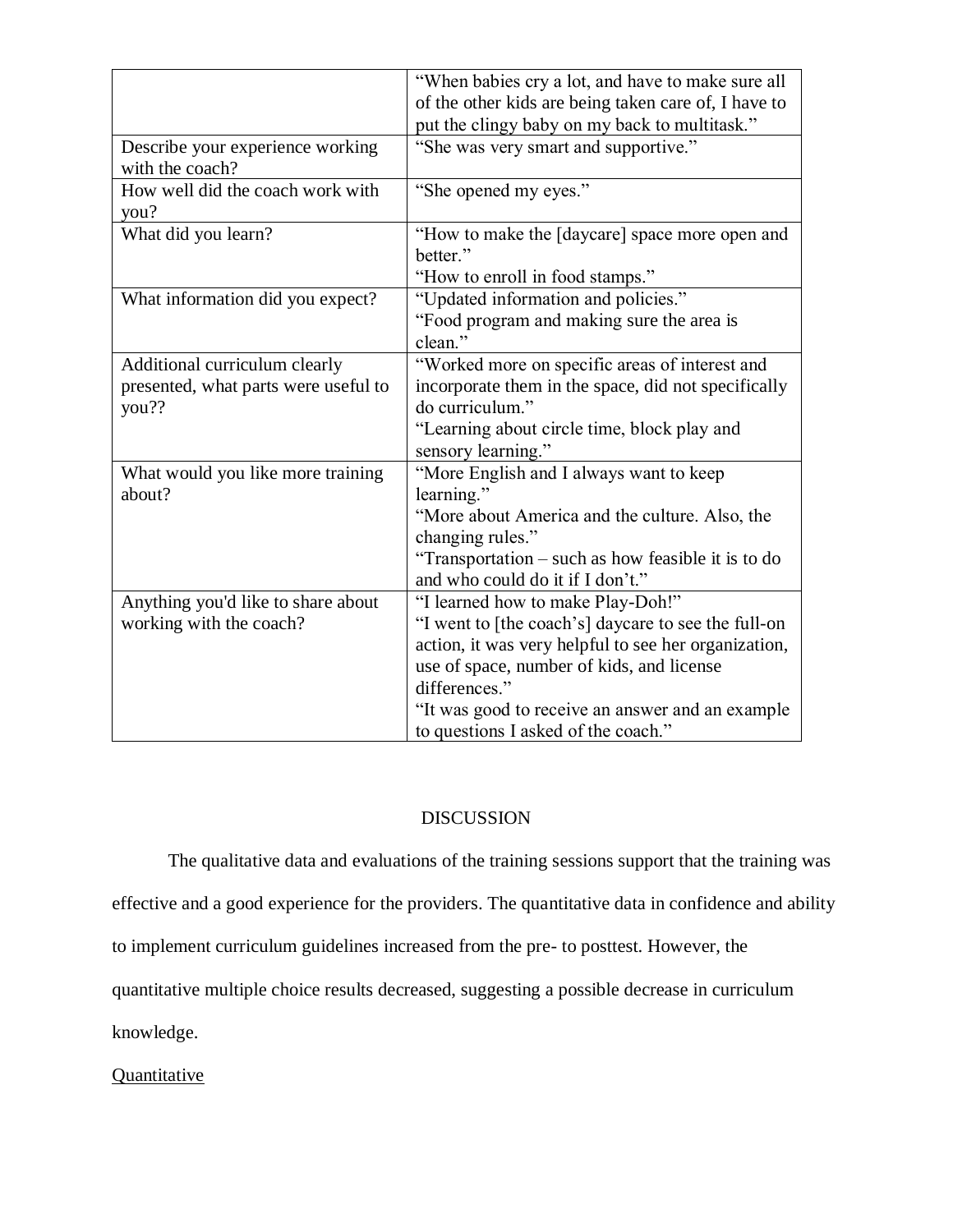## **Confidence**

The question asking about confidence level on managing a business had a third of a decrease in its score. The decrease could be because of the decrease in population size for the pre- and posttest. It could also be because of the full, possibly daunting, comprehension of how to successfully run a quality business. Analysis of the just three that completed the pre- and posttest show that the average score also decreased by a third. This information does not mean that the providers do not know how to run a business, as it seemed to be going well for each of them, but rather it may speak more to their confidence and lack of experience of running a business in the United States.

#### **Knowledge**

The decrease in curriculum knowledge was not expected, but does make sense because of the length of time that the providers spent away from the Care about Childcare curriculum, and instead focused on the Quality Childcare curriculum. Low scores on both tests could be due to the difficulty of the test as well. Most providers had a hard time with the literacy level of the test, especially with a double negative question.

The caregivers' self-reports of knowledge on the Care about Childcare curriculum did increase from the pre- to posttest. The knowledge increase could be because they did gain greater understanding of the curriculum through working one-on-one with the coach, and instead did not just memorize what the correct answers on the tests would be.

#### **Curriculum Implementation**

The self-reports of "carrying out the guidelines" support that the trainings were effective because of the average increase in scored responses. The responses that had the same average response at pre- and posttest were: "My lessons build on what I have previously taught the children and their experiences", "My subject-matter is validated by the organization I was taught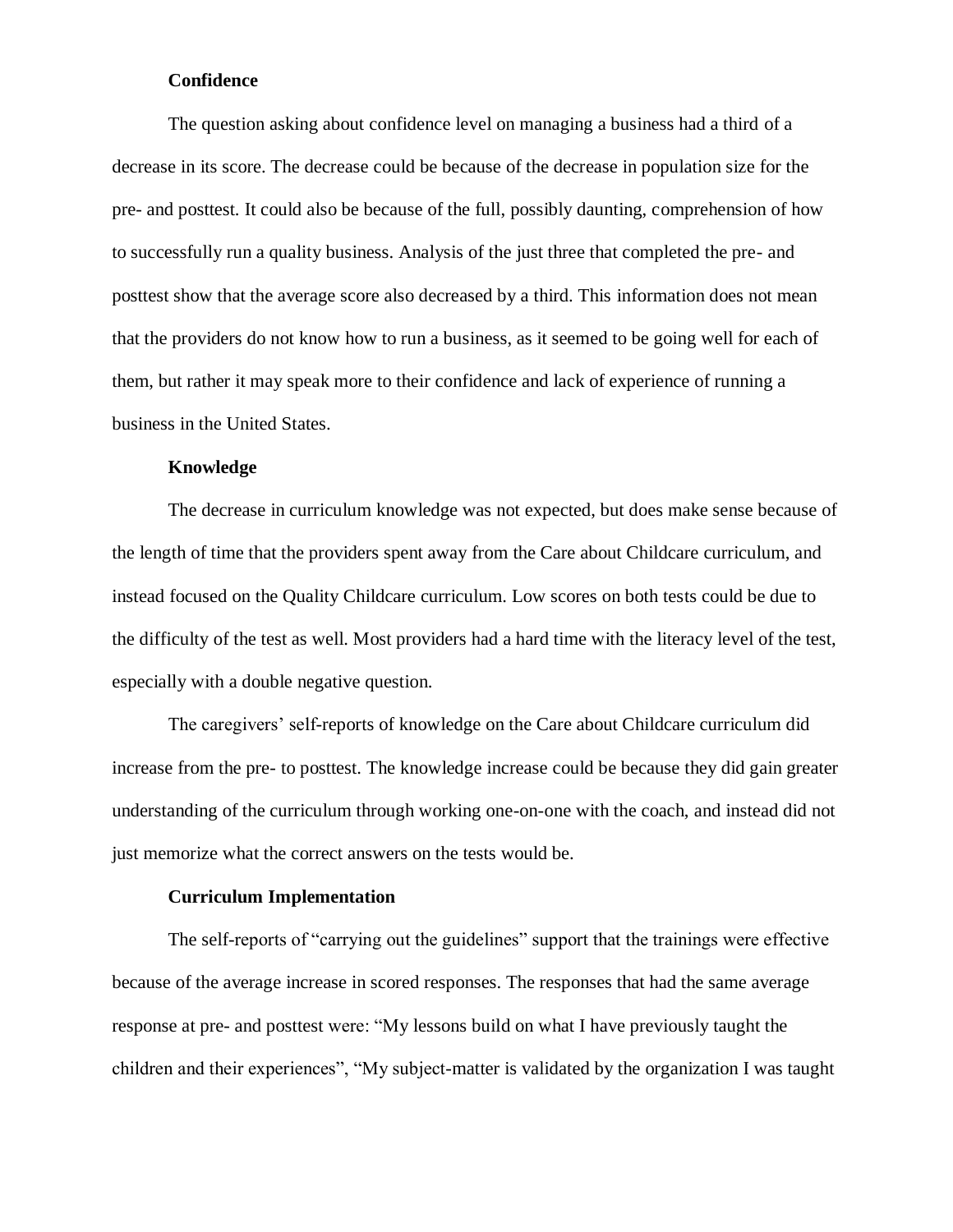by", and "My curriculum is likely to benefit the children". The lack of change in score could be because the providers focused on quality of childcare, which included lesson planning – but since their knowledge of curriculum went down, they might not know how well their curriculum for lessons matches the curriculum of Care about Childcare. "I make my goals clear" was a third lower on the posttest than on the pretest. This decrease is possible because after the trainings the caregivers had to make new goals and might not be sure how to communicate those with their agency or their customers. From the qualitative interviews, participant statements indicated that a common goal was to continue to be the best childcare provider that they could be and continue to seek out current knowledge.

#### **Qualitative**

The post-interviews are what really exemplified how impactful this experience was, both for the provider and the coach. The providers were all proud of themselves for going through this training and learning so much. The coaching sessions enable each provider to learn a lot, and hands on, on topics that they were passionate or curious about but had no means or ideas on how to learn such things. The space renovations and meaningful knowledge that was gained through the trainings made a great impact on the providers and they were excited to be able to care for the children better than they had before. The coach also had a great experience from this program. The qualitative portion of this research shows that this pilot program had a positive impact on all of those who were involved, especially ones that completed the program. Recommendations

If this program is to be adopted and developed for future use, there are some improvements that could be made. One of the biggest issues with the sustainability of the program was the drop-out rate of participants. This issue might be avoided if the caregivers were almost guaranteed to stay in their same space throughout the training, given the grant money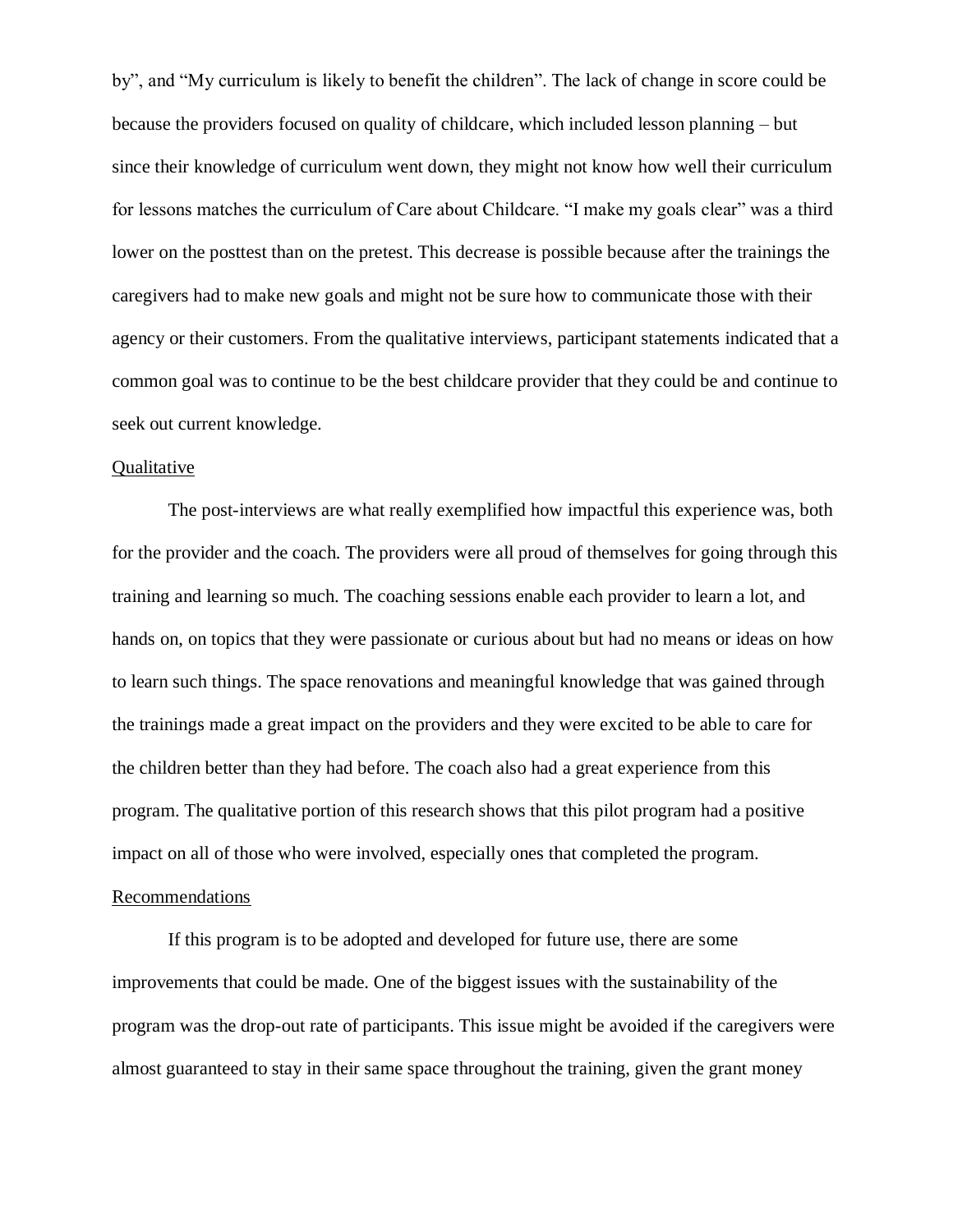throughout the program instead of up front, and having a clear expectation between the coach and the providers of completing the program and what to expect with each module. The coach voiced the opinion that it would be helpful for the coach to have a say in the childcare provider selection process and get to know the program design before jumping into one-on-one sessions. Another suggestion for improvement would be decreasing the literacy level of the tests. Many of the childcare providers struggled with taking the pre/posttest and took much longer to complete it than was expected. If the questions were easier to understand for the providers, the scores and impact of the training might be more obvious in the quantitative portion of this research. Question 38 had a double negative that all of the providers struggled to understand and asked the coach to clarify for them. Clearer questions would also be better and could help to avoid any sort of bias in the way that they answered.

#### **Implications**

An outcome evaluation would be a positive research activity for this project to show the long-term success and/or impact of this program. Unfortunately, since this project went over schedule, that was not an option for the pilot. While the pilot was being conducted, one of the women that was a part of the trainings and was the first one done was hired as a full-time refugee support person within Care about Childcare. This hiring will be beneficial for all of the refugee childcare providers because they can have someone as a resource that has a comparable story and experience with being a refugee and figuring out how to be a childcare provider in Salt Lake City. However, it would be helpful if there were multiple positions like this offered, because one person cannot fulfill all of the providers' needs and having the opportunity of multiple languages would make asking for help a lot easier and a lot more welcoming for the childcare providers. The experiences shared, plus the increase in confidence and pride exuded from the childcare providers make this experience worth it. The recommendations given would be highly beneficial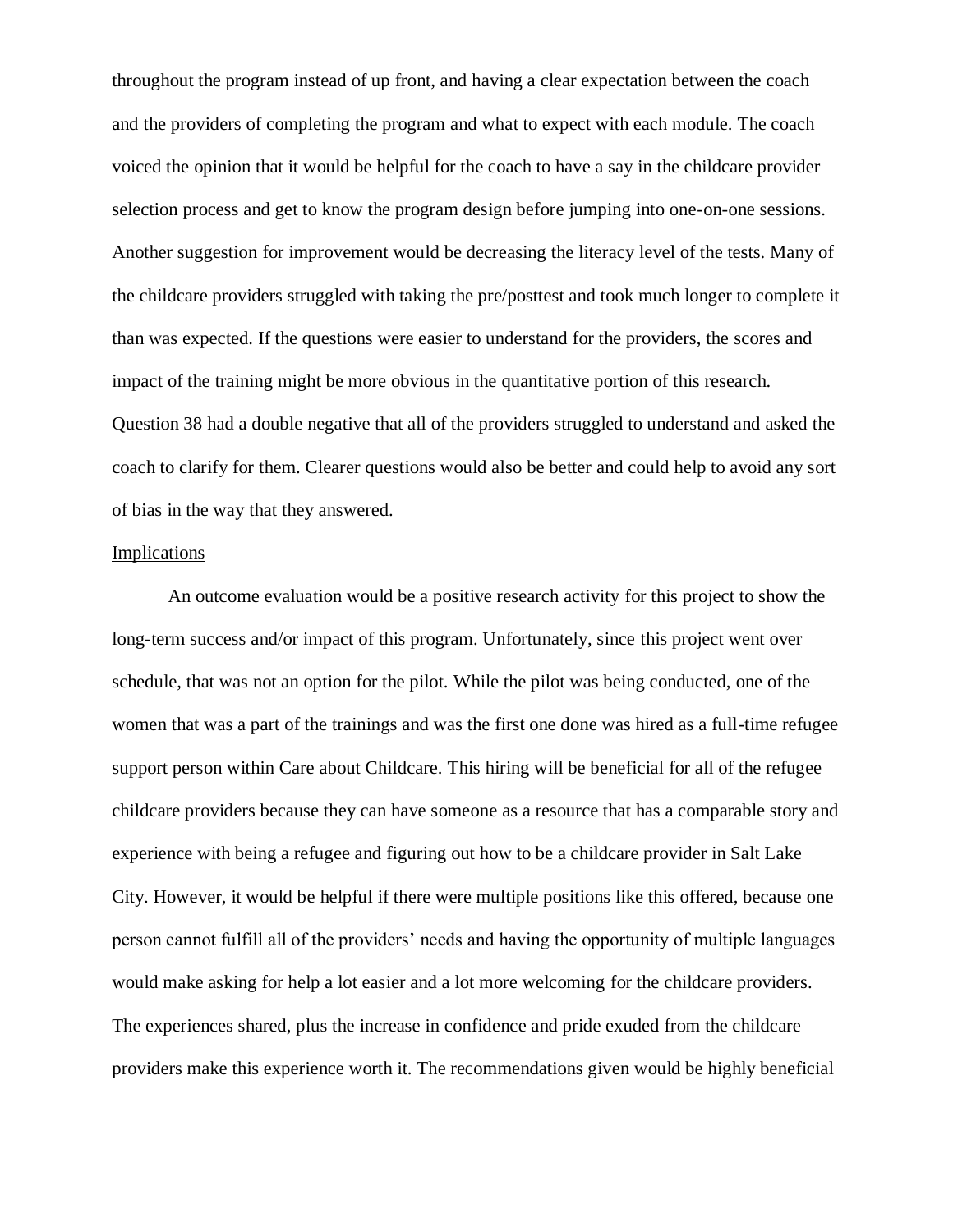for any program continuing on, but it would be a worthwhile program for the county and other counties to adopt and continue.

## **CONCLUSSION**

Overall, this pilot was a success. The training sessions opened the eyes of the refugee childcare providers to resources available to them, made them more comfortable as a childcare provider, and overall increased the quality of childcare given by these women. There are improvements that could be made for ease of success in the future; however, a quality training program including one-on-one sessions between a coach and refugee childcare provider is recommended for Salt Lake County and the state of Utah to progress.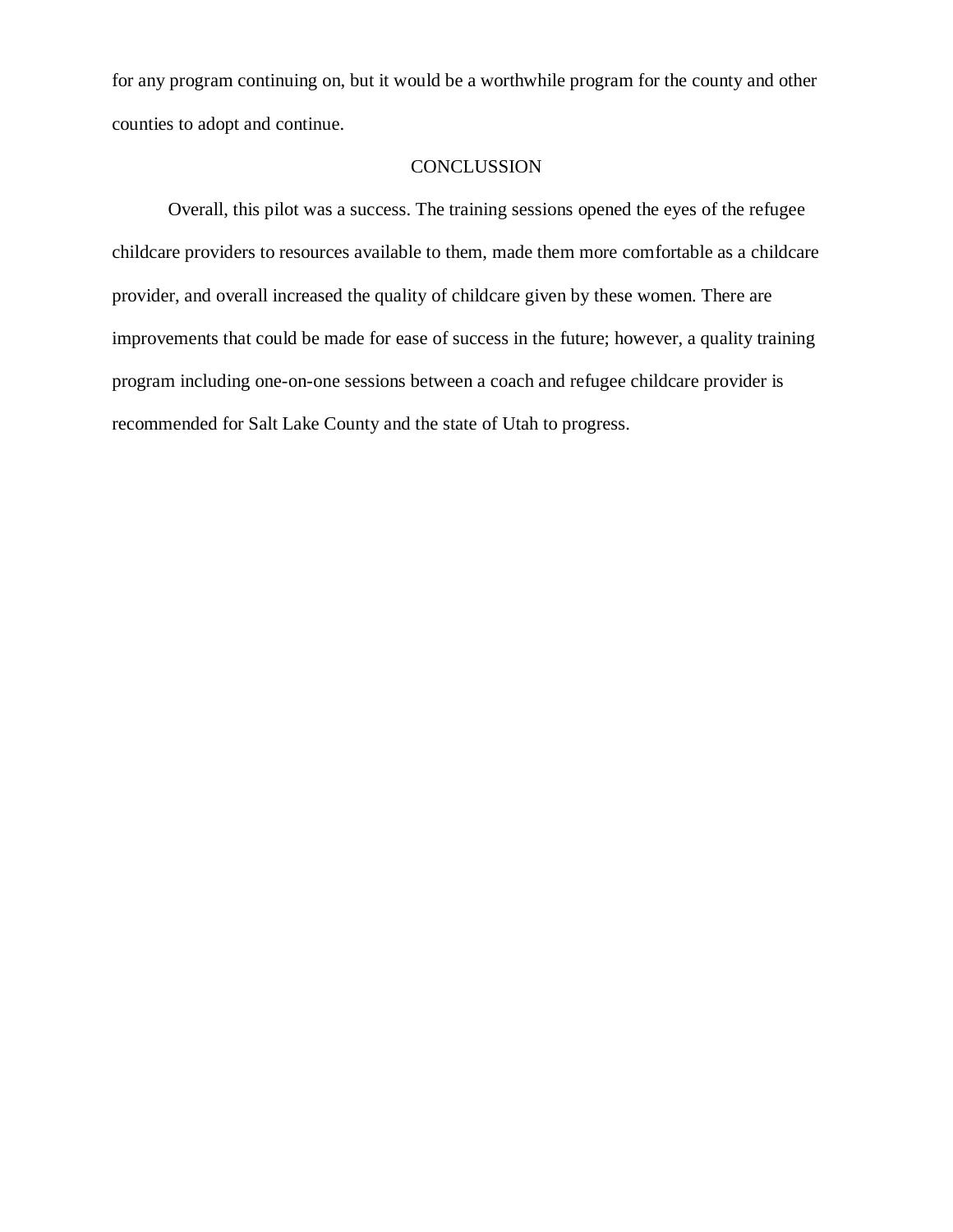- Beaman, L. A. (2011). Social Networks and the Dynamics of Labour Market Outcomes: Evidence from Refugees Resettled in the U.S. *The Review of Economic Studies, 79*(1), 128-161. doi:10.1093/restud/rdr017
- Bloch, A., & Mckay, S. (2014). Employment, Social Networks and Undocumented Migrants: The Employer Perspective. Sociology, 49(1), 38-55. doi:10.1177/0038038514532039
- Brush, B. L., & Vasupuram, R. (2006). Nurses, nannies and caring work: importation, visibility and marketability [Abstract]. Nursing Inquiry, 13(3), 181-185. doi:10.1111/j.1440- 1800.2006.00320.x
- Codell, Jonathan D.; Hill, Robert D.; Woltz, Dan J. (2011). International Journal for the Advancement of Counselling, 33(3), 216-224.
- Correa-Velez, I., Barnett, A. G., & Gifford, S. (2013). Working for a Better Life: Longitudinal Evidence on the Predictors of Employment Among Recently Arrived Refugee Migrant Men Living in Australia. International Migration, 53(2), 321-337. doi:10.1111/imig.12099
- Correa-Velez, I., Gifford, S. M., & Mcmichael, C. (2015). The persistence of predictors of wellbeing among refugee youth eight years after resettlement in Melbourne, Australia. *Social Science & Medicine,142*, 163-168. doi:10.1016/j.socscimed.2015.08.017
- Ivy, J. W., Schreck, K. A. (2008). International Journal of Behavioral Consultation and Therapy, 4(2), 227-238. doi:EJ800960
- Makwarimba, E., Stewart, M., Simich, L., Makumbe, K., Shizha, E., & Anderson, S. (2013). Sudanese and Somali Refugees in Canada: Social Support Needs and Preferences. International Migration, 51(5), 106-119. doi:10.1111/imig.12116